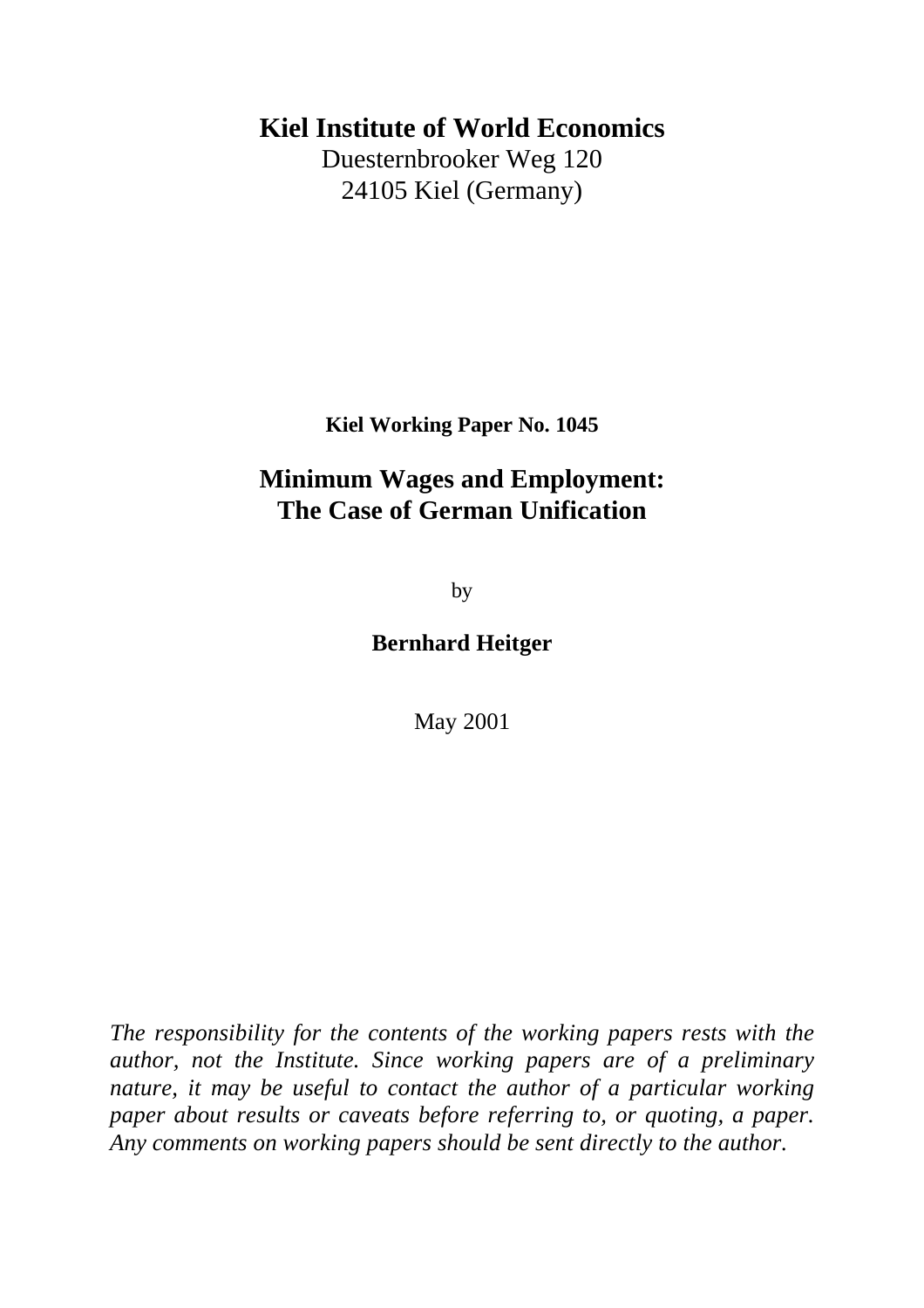### **Minimum Wages and Employment: The Case of German Unification**

Abstract:

Analysis in terms of the two-sector open economy shows that in bringing the market economy to East Germany, West Germany seems to have disregarded important fundamentals. Premature formation of a currency union led to a substantial real appreciation of the East German currency. Premature implementation of the West German system of wage bargaining resulted in inappropriate minimum wage schedules. Both measures made East German production possibilities and employment decline.

Keywords: Minimum Wages, Employment, German Unification JEL classification: E24, P23

**Dr. Bernhard Heitger** Kiel Institute of World Economics 24100 Kiel, Germany Telephone: +49/431/8814-249 Fax: +49/431/8814-500 E-mail: heitger@ifw.uni-kiel.de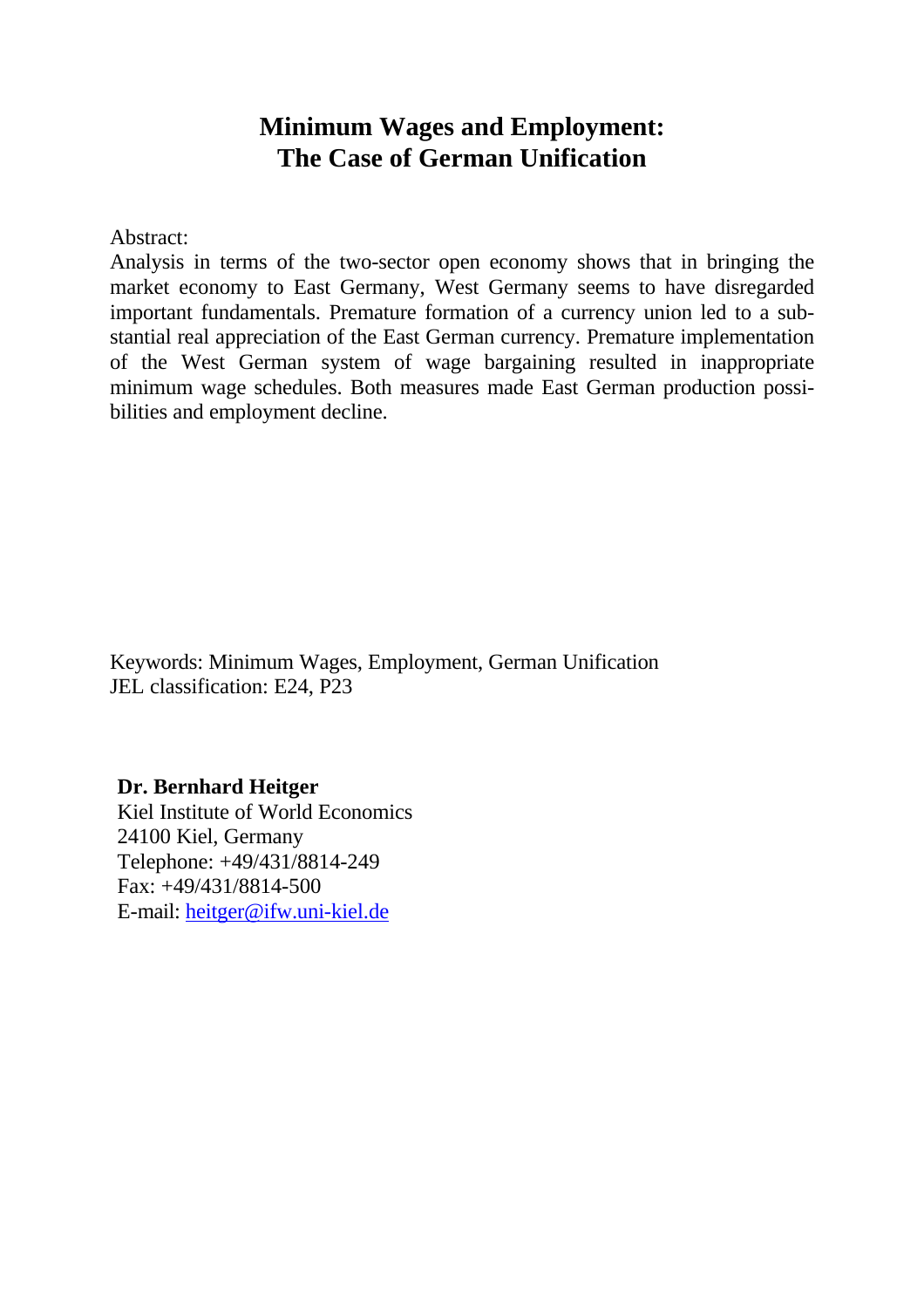### **Contens**

| 2. |  |
|----|--|
|    |  |
|    |  |
|    |  |
|    |  |
|    |  |
|    |  |

# **List of Tables and Figures**

| Table 1 — Sectoral Price Movements in East Germany: 1991–1994 11    |  |
|---------------------------------------------------------------------|--|
| Table 2 — Sectoral Change in Value Added and Employment             |  |
| Table 3 — Sectoral Shares in Value Added in East Germany:           |  |
| Table 4 — Real Product Wages and Sectoral Employment                |  |
| Table 5 — Real Product Wages and Employment in East German          |  |
| Table A1 — Changes in Sectoral Employment, Wages and Prices in East |  |
| Table A2 — Changes in Manufacturing Employment, Wages and Prices    |  |
|                                                                     |  |
| Figure 2 — Minimum Wage Schedule in East Germany, 1991–1996         |  |
|                                                                     |  |
|                                                                     |  |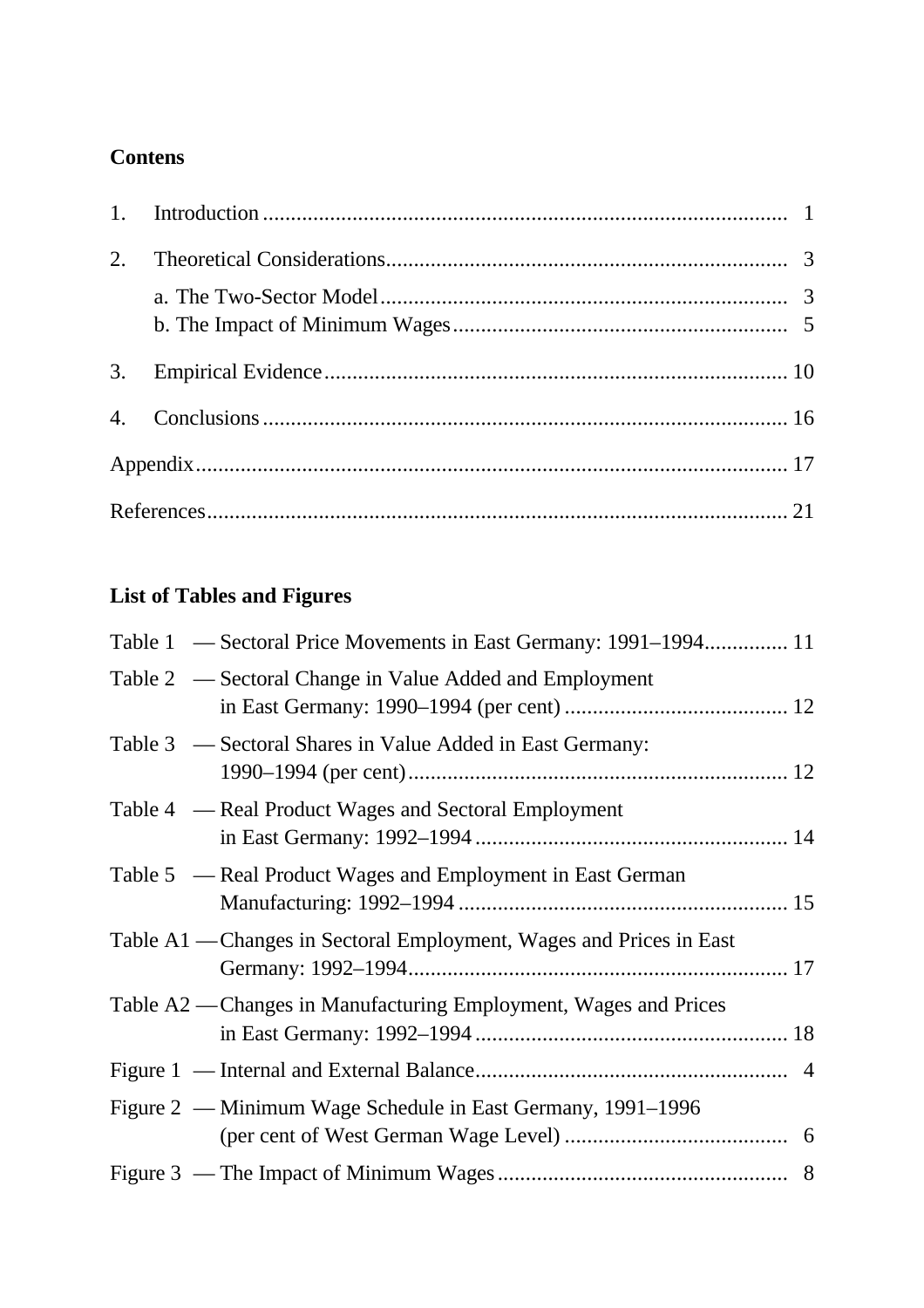#### **1. Introduction**

Only a few months after the fall of the Berlin wall the West German government offered East Germany immediate negotiations regarding monetary union conditional upon simultaneous economic reforms.<sup>1</sup> Although many academic economists expressed their reservations against a rapid formation of a currency union politics surpassed economics. The decision soon went in favour of a monetary union and the East German electorate voted for rapid unification with (rich) West Germany and for those parties of West Germany which were supposed to hold the purse strings. Soon thereafter, on 1 July 1990, an economic, monetary and social union became effective and on 3 October 1990 – the day of German unification – the GDR ceased to exist.

The initial euphoria regarding unification led policymakers to also implement the West German system of wage bargaining in Eastern Germany. This policy resulted in ambitious wage schedules to provide a rapid "catching up" of eastern wages with the west; the rise in wages became effective and generally binding soon afterwards. In the public debate these wage increases were thought to be a matter of social justice and fair pay rather than of labour productivity (or of labour demand and supply) and resulted in large increases in eastern unemployment.

The aim of the present paper is to analyse the employment effect of these "operating" minimum wages. Since these wages became effective shortly after

 $\overline{a}$ 

<sup>1</sup> A detailed record and evolution of the events is given in Sherman (1993). For surveys of German Unification see also Sinn and Sinn (1992), and Dornbusch and Wolf (1994).

<sup>2</sup> Sherman (1993: 10).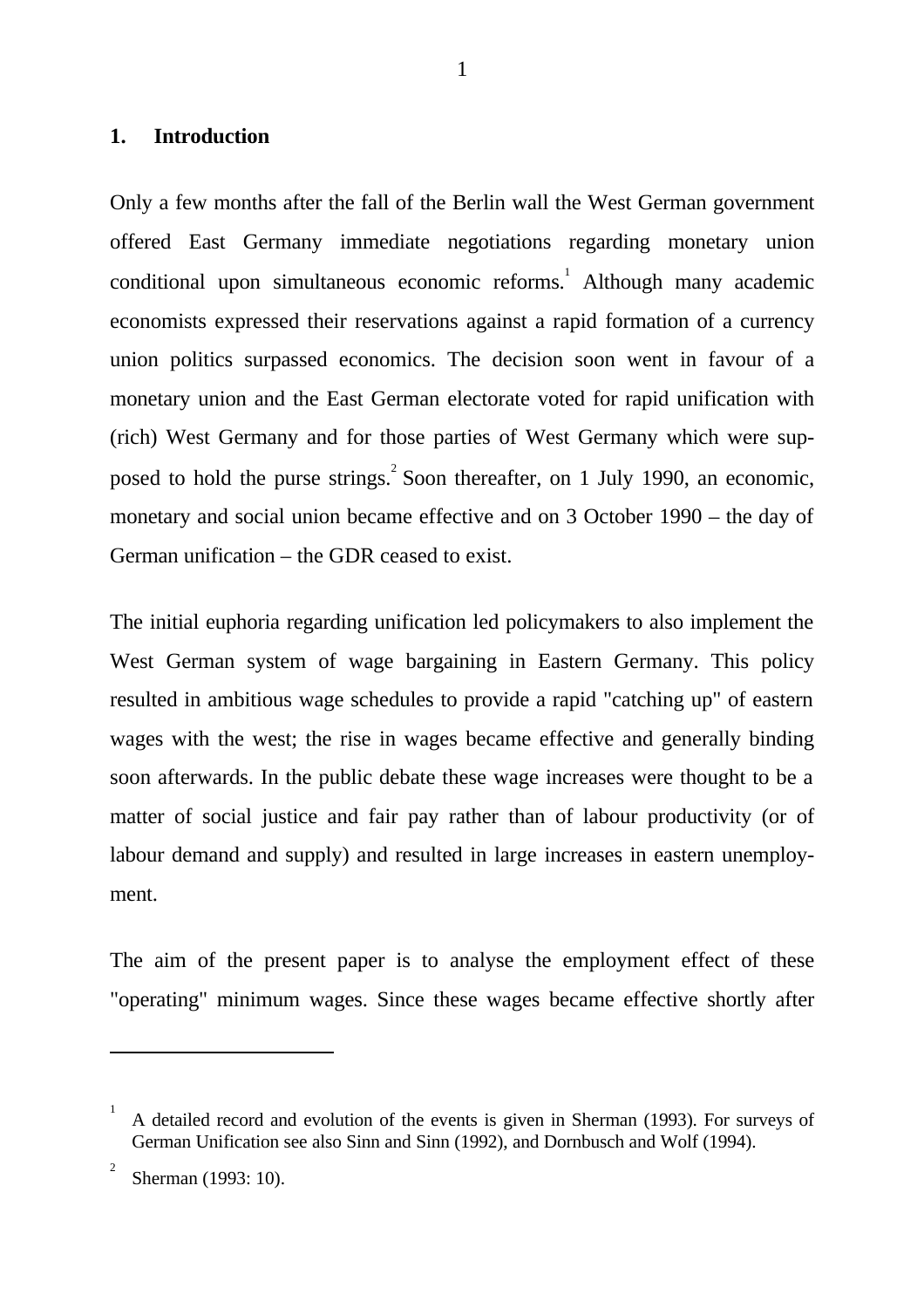currency unification – which in fact was a huge appreciation of the East German currency – the employment effects of the minimum wages were mixed up with structural adjustment problems due to currency revaluation. To also account for this circumstance the minimum wage effects are analysed with the help of the two-sector model of a small open economy. This model builds on the work of Salter (1959) who was among the first in analysing real internal and external adjustment problems. Several economists since then have extended their research along these lines. For example, Dornbusch (1980) improved the model by combining real and monetary aspects.

In the next section the basic elements of the underlying two-sector model are briefly discussed and it is shown that real exchange rate changes and structural adjustments to internal and external imbalances are interrelated. This approach is then employed to analyse the impact of minimum wages. It is hypothesised that the minimum wages jeopardised East Germany's catching up with the West because they made the structural adjustment more costly and probably even not sustainable. At least, there is still the immense risk of having produced a modern German-type mezzogiorno with some workshops for robots in the East and an industrial super-agglomeration in the West – accompanied by rising tax burdens and reduced long-run economic growth for unified Germany. Conclusions are drawn in the last section. The results of this paper may be of some relevance to Korea if unification is to come. In the current debate on the "elusive" effects of minimum wages<sup>3</sup> the wage policy in the case of German unification may serve as another "natural experiment".

 $\ddot{\phantom{a}}$ 

<sup>3</sup> Cf. Card and Krueger (1995), Kennan (1995) as well as recent contributions in the American Economic Review (December 2000).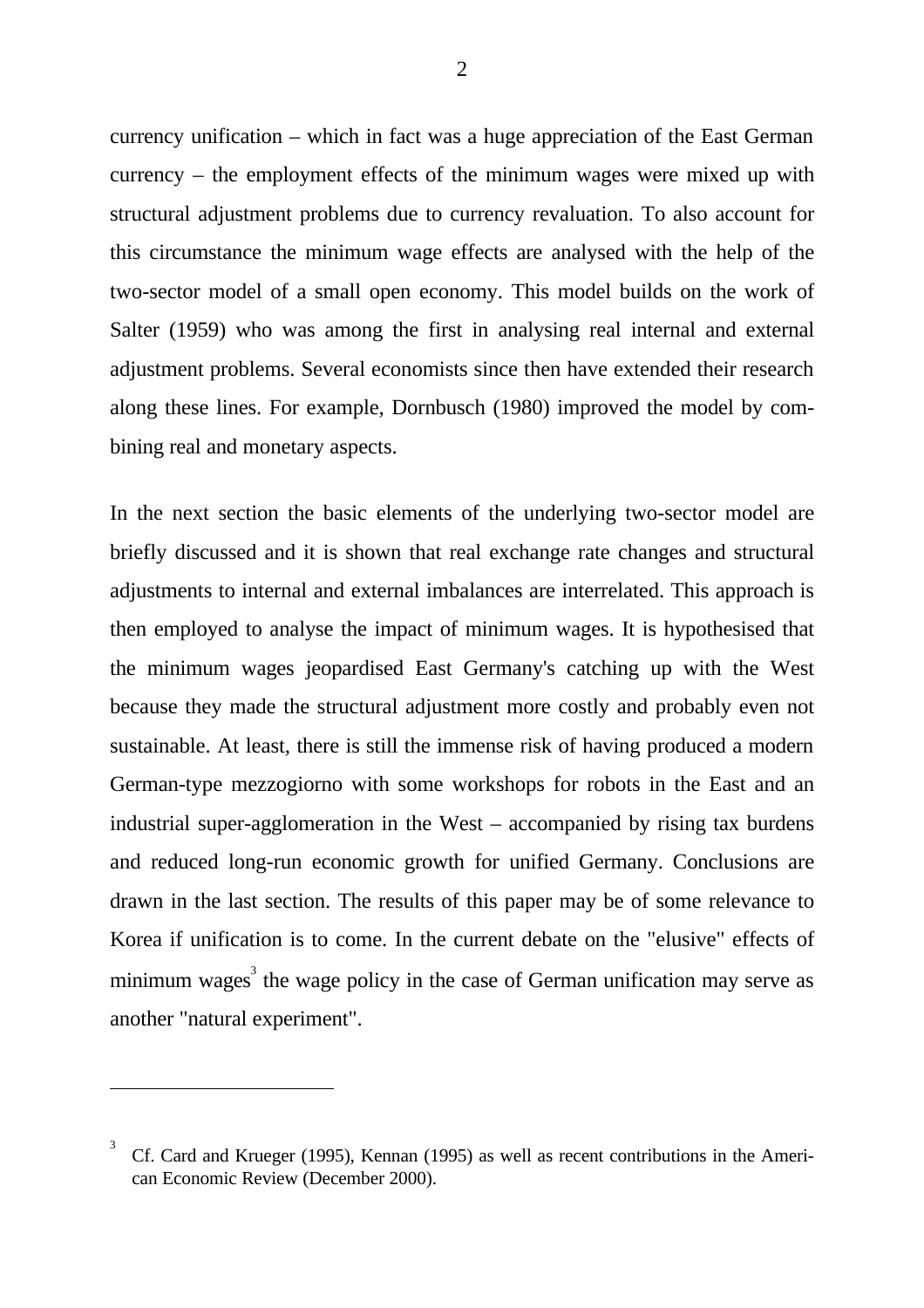#### **2. Theoretical Considerations**

#### *a. The Two-Sector Model*

In order to analyse the real adjustment problems of German unification the model of a small open economy is used, i.e. it is assumed that the terms-of-trade for this economy are given exogenously. The economy consists of two sectors: An international sector producing internationally traded goods under the "law of one price"; and a non-tradables sector, whose goods and services are not internationally traded. Thus, within the non-tradables sector domestic supply and demand must be balanced at any time. Except that only one of the two goods is internationally tradable, the usual basic assumptions of the standard two-goodstwo-factors model of international trade theory apply.

The supply side of the model in diagrammatic form consists of a transformation curve which gives the efficient subset of the set of all feasible production possibilities – where for a given output of one of the commodities the output of the other commodity is maximised (AA in Figure 1). It is assumed that the transformation curve is concave to the origin. $<sup>4</sup>$  The demand side is given by a system of</sup> community indifference curves (I and I') which are assumed to be homothetic. The slope of the income and absorption line EE is equal to the price ratio between tradables and non-tradables. Due to the "law of one price" for tradables this ratio

 $\overline{a}$ 

4

I.e. constant returns to scale and different factor intensities are assumed.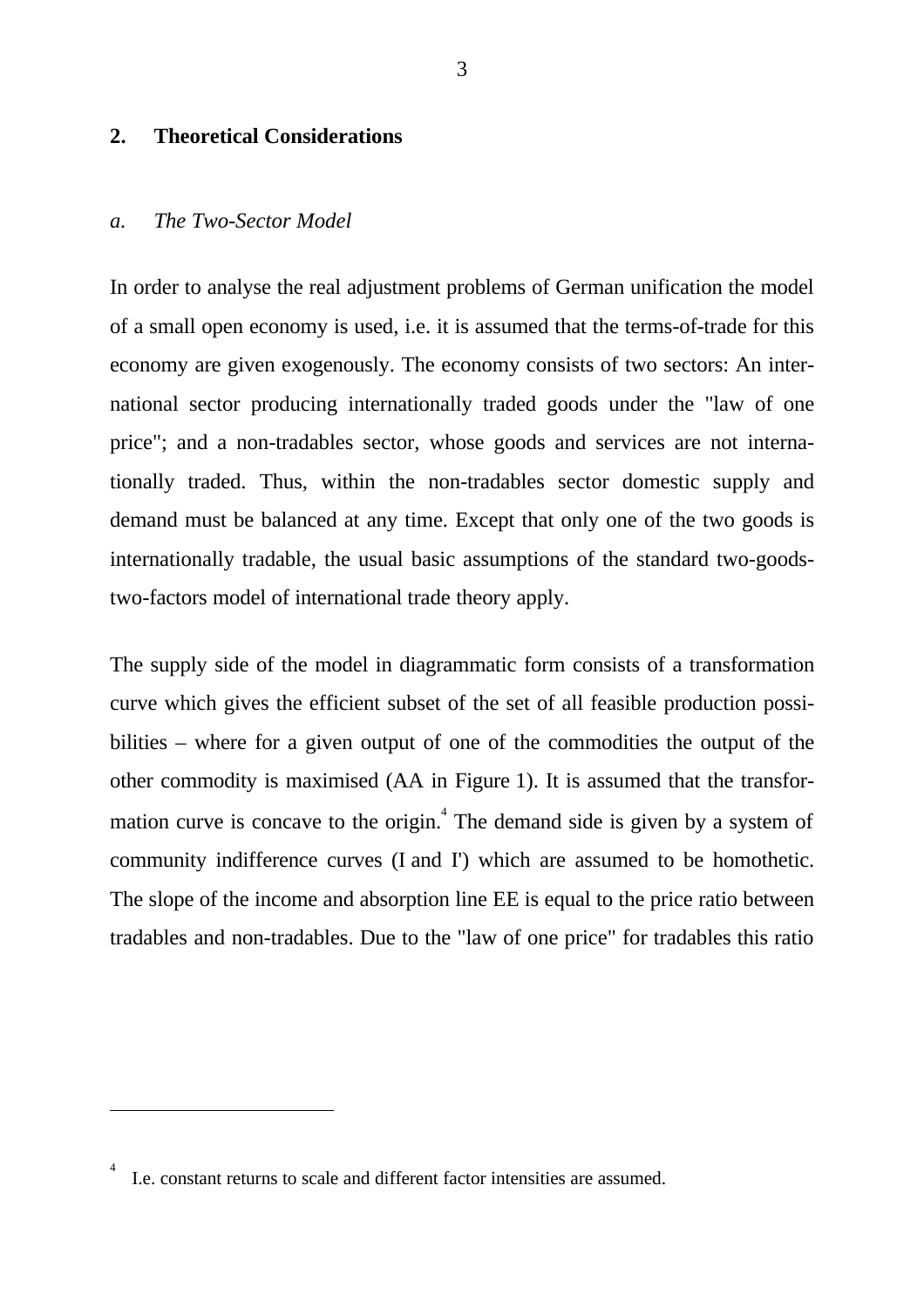has the "character of a real exchange rate". Internal and external balance is only achieved, if the points of production and of absorption coincide.





Changes in the underlying supply and demand conditions lead to structural change which causes relative price changes between tradables and non-tradables. If there is e.g. a current account deficit with absorption higher than production a reduction in domestic absorption and a devaluation of the real exchange rate are necessary to achieve external and internal balance. In a system with flexible exchange rates these relative price changes lead to changes in the nominal

Bruno (1976).

 $\overline{a}$ 

5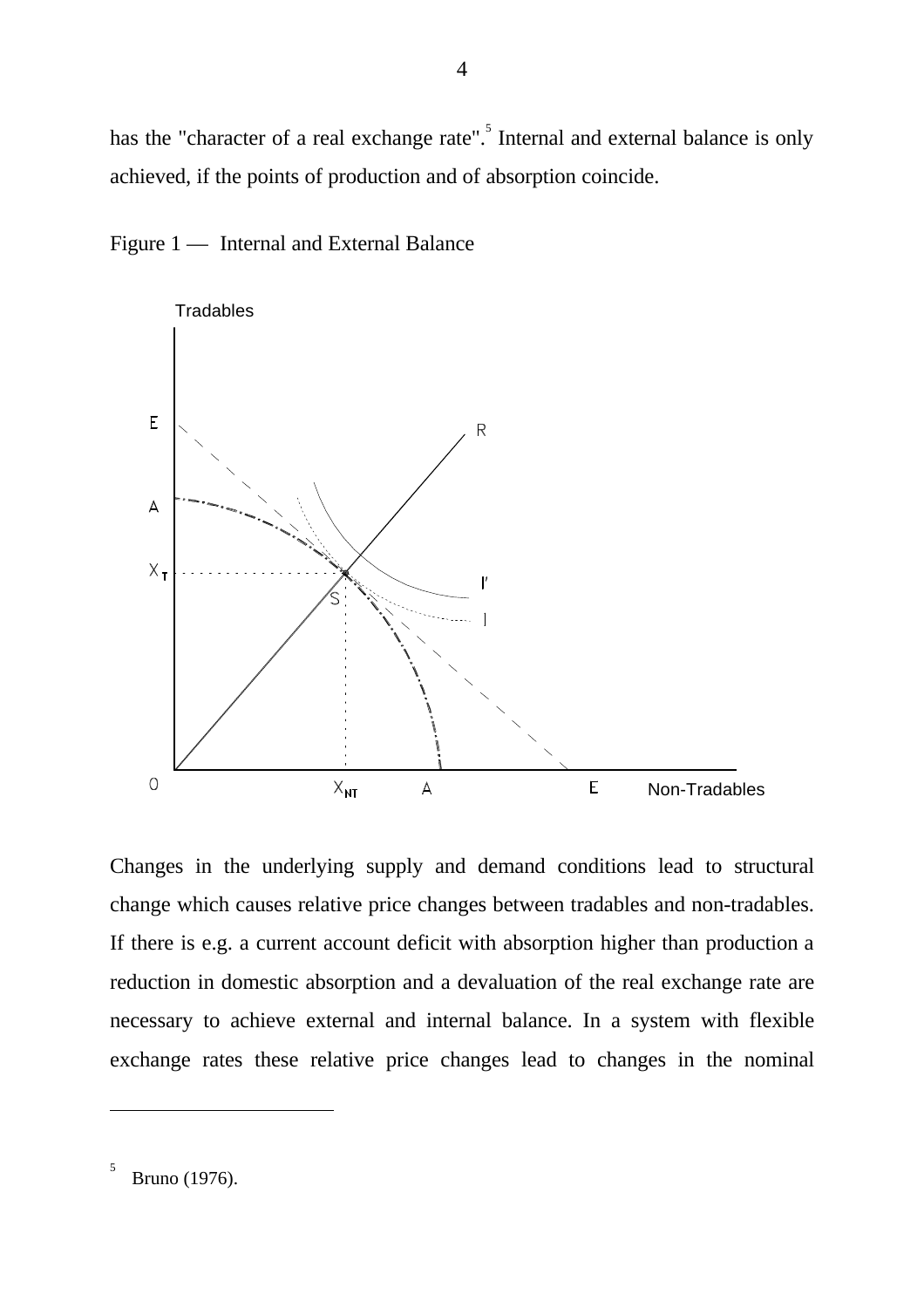exchange rate. With fixed nominal exchange rates, the price of tradables is fixed and the price of non-tradables has to bring about the adjustment.

#### *b. The Impact of Minimum Wages*

Despite the drastic decline in total production and hence in total generated income labour in the New Länder soon after unification began to claim a rapid catching up of wages to levels comparable with those in West Germany. Supported by their Western colleagues Eastern trade unions began to follow a highwage policy irrespective of productivity increases and proved successful in the central wage negotiations. The main reason for this outcome seems to have been that one of the most important principles in the German system of collective wage bargaining was neglected: The principle, that the weights of the employers' association and of the trade unions should be balanced. Since the side of the employers was inadequately represented (with only "proxy" negotiators, i.e. former directors of East German firms), "in effect, the same party was initially sitting on both sides of the table".<sup>6</sup>

One of the results was an agreement of March 1991 for one of the most important industries – the engineering industry – in which it was decided that wage levels in the East should approach those of the West by April 1994 in a stepwise fashion. Although this initial agreement in the meantime was abandoned by the employers a new schedule of regular wage increases to catch up with West German levels became effective (Figure 2).

 $\overline{a}$ 

6

Sinn and Sinn (1992: 165).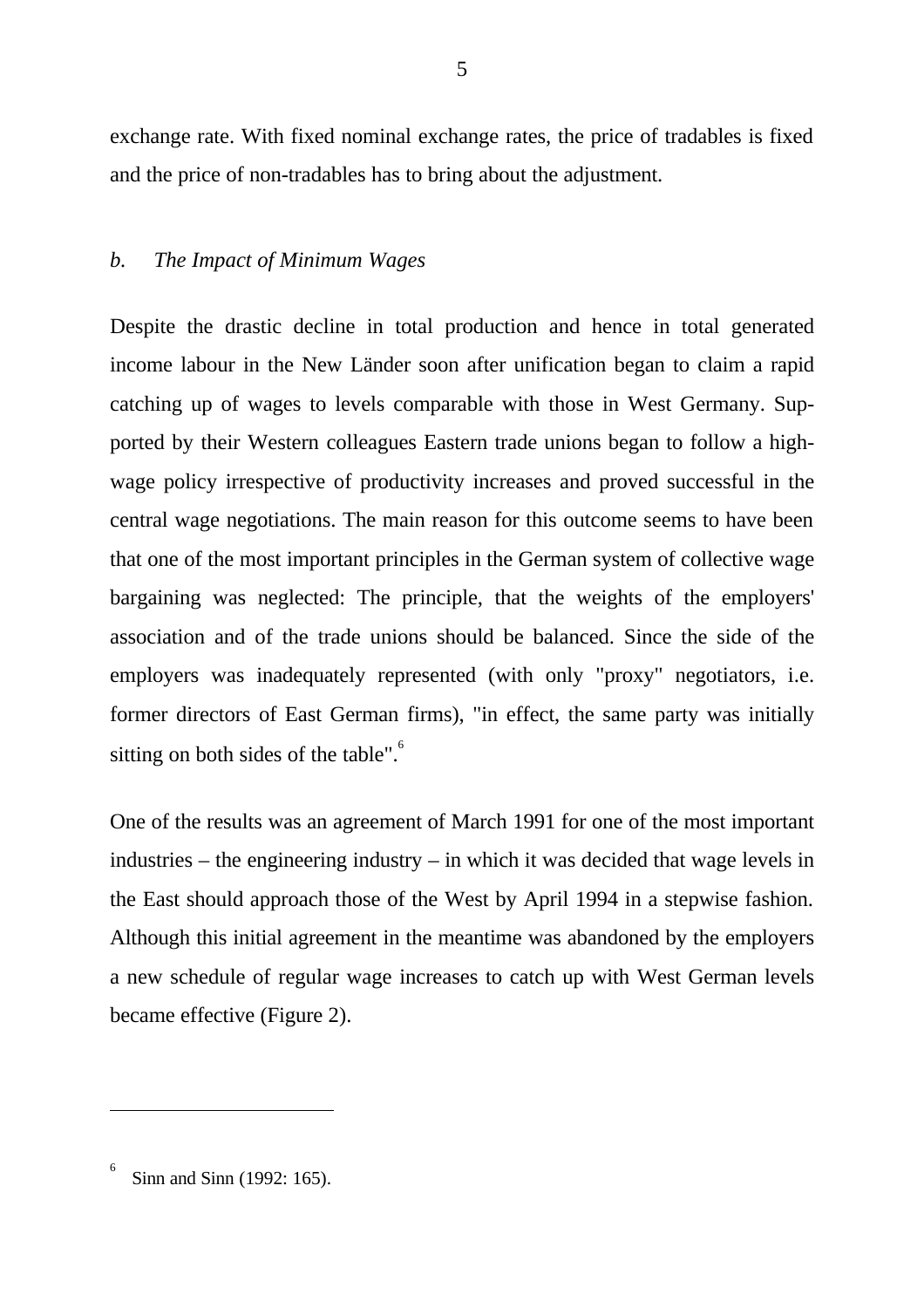At large this wage schedule may be taken as representative for the East German economy. As can be seen wages – irrespective of productivity developments – since spring 1992 up to 1994 were to be increased by 17.5 percentage points





<sup>a</sup> Engineering industries.

Source: Frankfurter Allgemeine Zeitung (1993), Greiner et al. (1994).

(relative to the West German wage level) and further increases were planned to achieve wage parity as soon as 1996.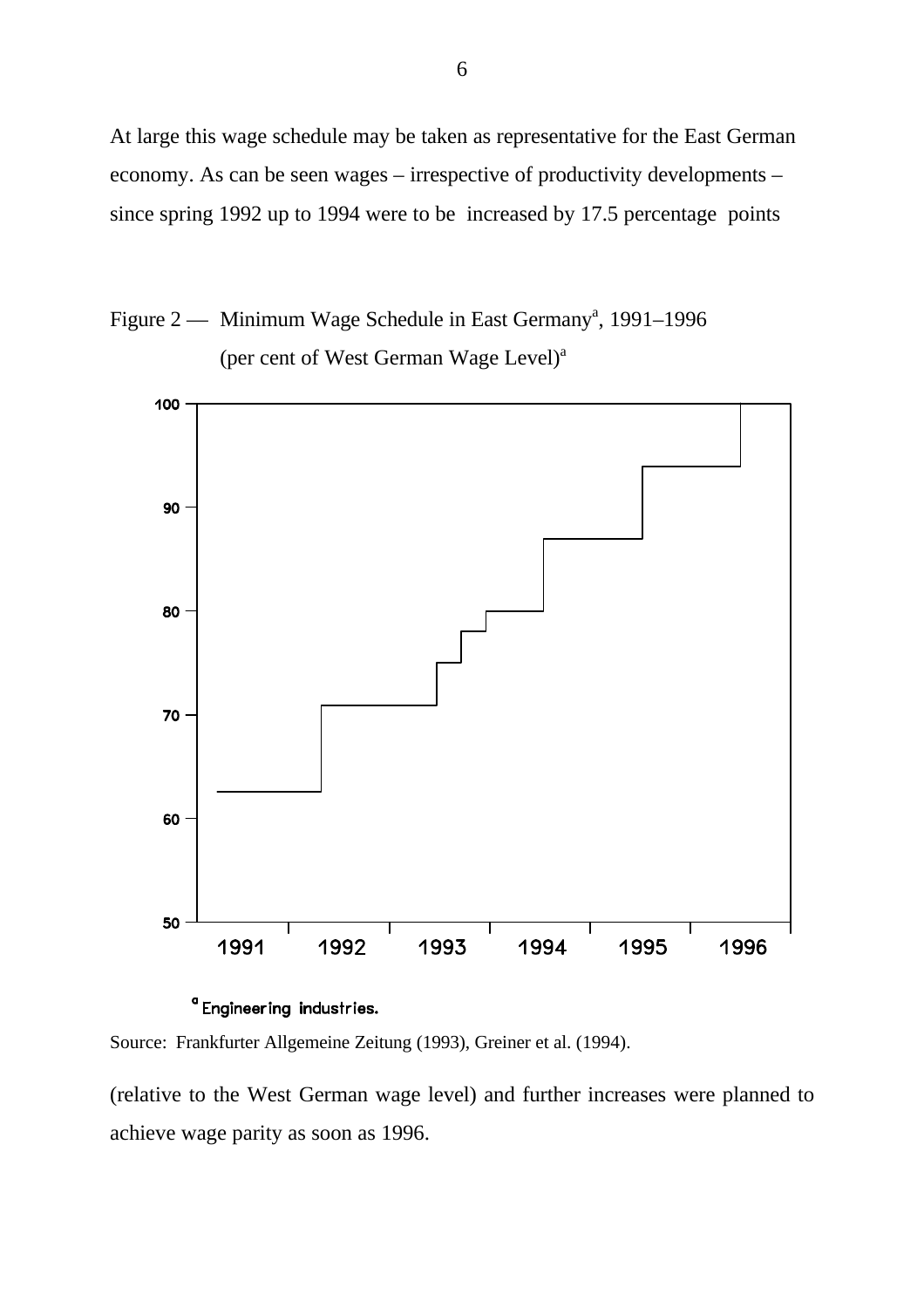This high-wage policy jeopardised East Germany's structural adjustment and especially East Germany's catching up in terms of real economic development. Within the two-sector framework the following conclusions can be drawn: Wage increases of the kind referred to above have – if they are generally binding – the character of minimum wages. In terms of the underlying two-sector model such real minimum wages result in a kinked production possibility curve (Figure 3).<sup>7</sup> With the binding real minimum wage in W the upper part of the production possibility curve is no more feasible. Instead, maximum production of tradables and non-tradables is restricted to a straight line (WA'') which may also be called a "Rybczynski line" according to the theorem from which its form follows (cf. Heitger 1983: 44). Moving to the left along this line – for instance because of changes in domestic absorption – results in rising unemployment. To the extent that production in the labour-intensive non-tradables sector is reduced employees are dismissed who at the prevailing relative price (slope of the expenditure line E"E" in W) will not be absorbed by the expanding tradables sector (because this sector does not use this factor of production intensively). Production will eventually be at S" (i.e. unemployment rises) and domestic absorption at  $D'' - i.e.$ there is an external imbalance financed by transfers from the West. In addition, the price of tradables relative to non-tradables is lower than it would have been in the case of no labour market distortions (point S'). This change in relative prices of course is due to relative price increases for non-tradables, because the absolute price of tradables because of the currency union is fixed.

 $\overline{a}$ 

<sup>7</sup> Cf. Brecher (1974).

<sup>8</sup> This assumption is supported by calculations of the capital labour ratio for Germany. In 1995 the capital stock (tangible assets per employee) in the tradables sector was 300 027 DM while in the non-tradables sector (dwellings not included) it was only 235 550 DM.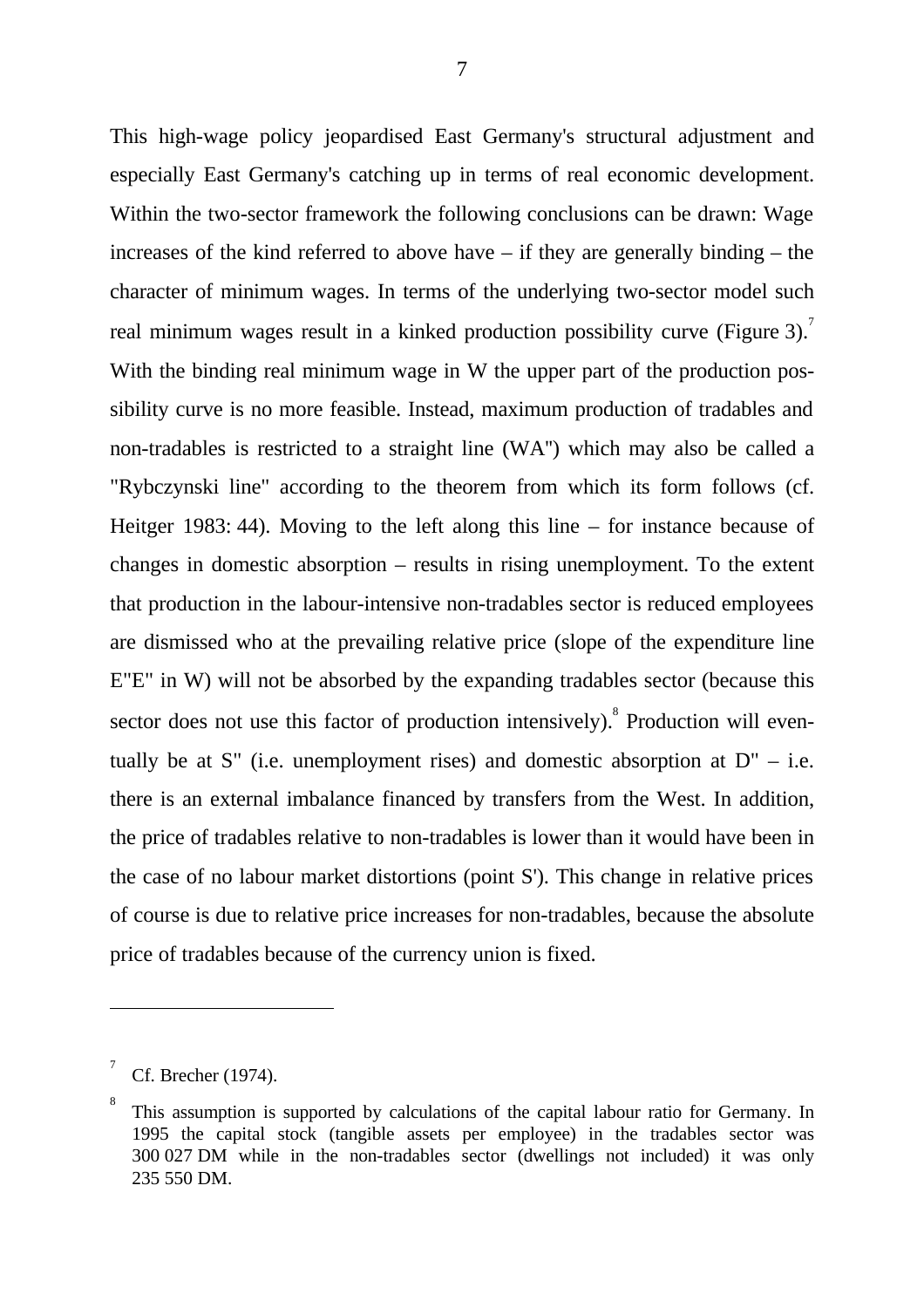In such a situation the economic authorities find themselves in a dilemma, because conventional absorption policy alone cannot solve the existing adjust-





ment problems (cf. Heitger 1983: 44–47). An improvement of employment and longer-term external balance can only be achieved if minimum wages are suspended and relative price changes bring about the necessary structural adjustment. Figure 3 tries to clarify the adjustment mechanism. If the initial situation is characterised by external imbalance (S"–D") and internal balance, wage reductions will improve the production possibilities of East Germany, i.e. make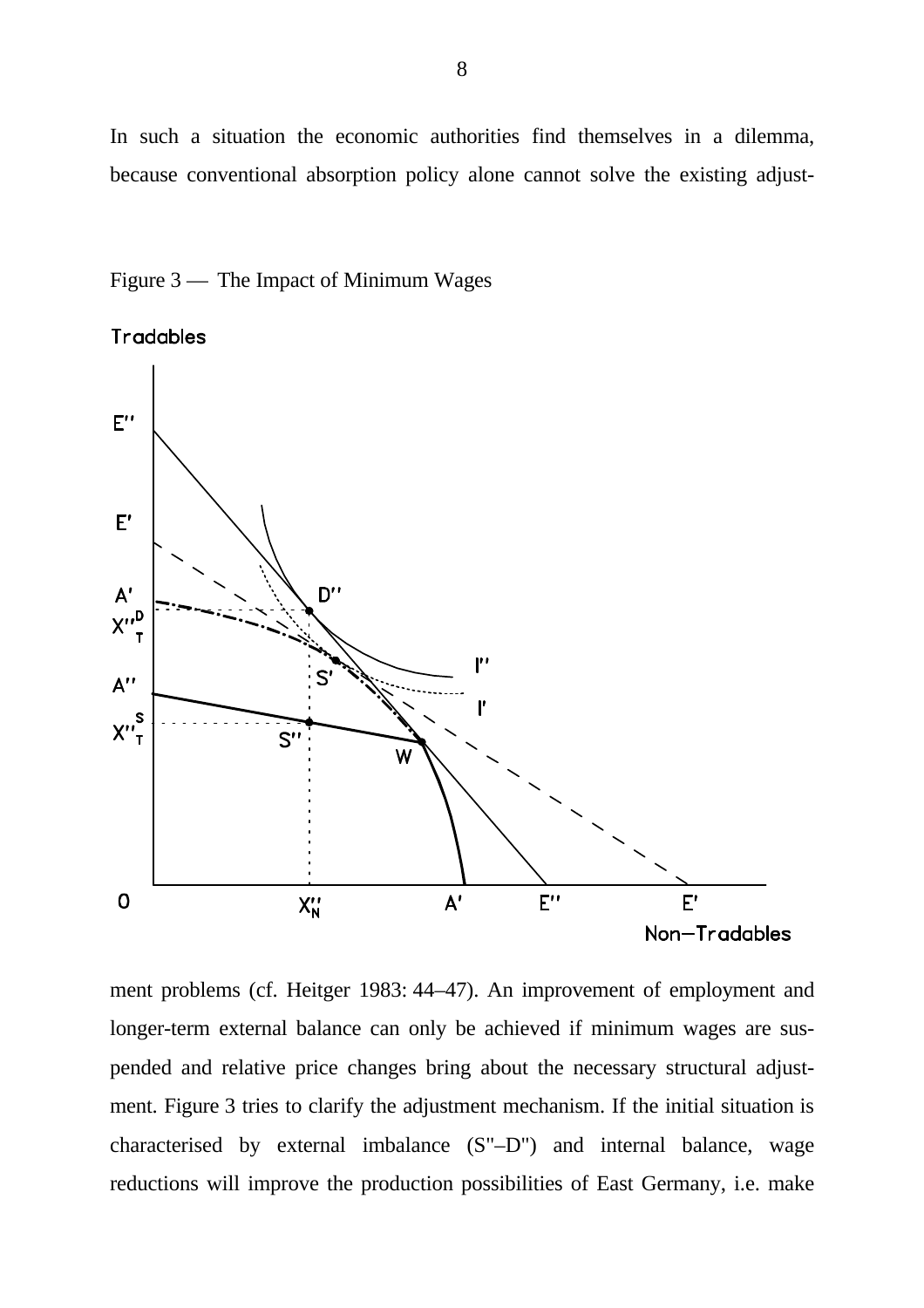possible sustained increases in employment and income in both sectors. In addition, relative price changes will be necessary. If lower wages lead to full employment production will take place in S', i.e. an excess supply of non-tradables and an excess demand for tradables will result. Thus, in addition to wage reductions relative price increases for tradables are necessary to achieve external and internal balance. In a small open economy a flexible exchange rate would care for such price adjustments. However, since the Eastern Länder did not try to persue a sovereign exchange rate policy but instead chose to become part of a currency union with former West Germany nominal exchange rate changes as an instrument to change tradables prices are no more available. Thus, clumsy changes in (absolute) non-tradables prices have to ensure the necessary relative price changes to bring about the structural adjustment.

If the minimum wages are not suspended the East German economy will be locked in a situation not uncommon to the one typical for a Soviet-type economy: Serious distortions may prevent production to take place on the (maximum) production possibility curve. In addition, such a situation may be rather stable for some time if the external balance, i.e. the distortion, is financed by public transfers from the West. Sooner or later these transfers will result in a higher tax share of the German economy with the corresponding lower rates of economic growth. Thus, the type of unification chosen – with rapid catching-up of wages irrespective of productivity developments ("a sure recipe for unemployment" cf. Dornbusch 1993: 885) – turns out to be a rather costly procedure with an uncertain outcome.

 $\ddot{\phantom{a}}$ 

<sup>9</sup> E.g. in 1993 these transfers accounted for 60 per cent of the East German GDP (Fuest and Kroker 1993: 14).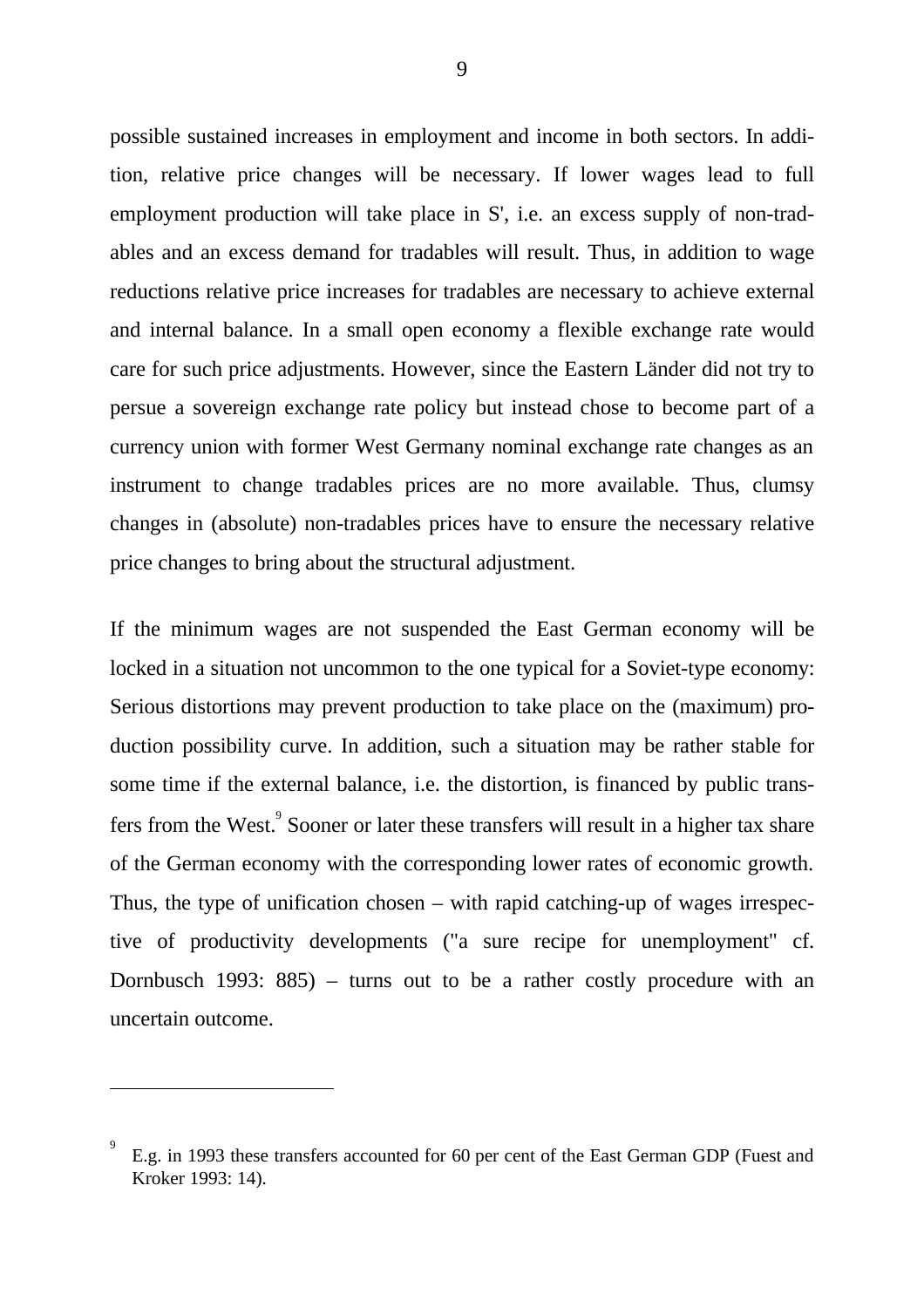#### **3. Empirical Evidence**

 $\overline{a}$ 

The above hypotheses imply that, according to the policies chosen, the international sector of the East German economy had to bear the brunt of an artificially created adjustment burden. In the present chapter it will be empirically demonstrated that this indeed was the case.<sup>10</sup>

The currency unification with an overall conversion rate of about 1:1 implied a drastic appreciation of the East German currency. It was estimated that the extent of the appreciation of East German wages in terms of units of the German D-Mark was about 400 per cent (Sinn, 1995: 406). In addition, the common currency with West Germany implied that the East German tradables sector suddenly had to operate under the "law of one price", i.e. East German tradables prices had to follow the international price trend of these goods.<sup>11</sup>

The development of sectoral prices in the early years after currency union is shown in Table 1. As can be seen the prices of tradable goods until 1994 could only rise by 2.5 per cent. In contrast prices for non-tradables rose by nearly 42 per cent. Accordingly, the index of the relative price of tradables (1991=100) fell to 72.2. This sectoral movement of relative prices meant a further appreciation of the East German currency which diverted resources away from the tradables sector.

<sup>10</sup> To get data on structural developments within the two-sector model it was assumed that the tradables sector consists of agriculture, mining and manufacturing, while the other sectors of the economy form the non-tradables sector.

<sup>11</sup> When England was to return to the gold standard after World War I John Maynard Keynes warned about the economic consequences of Mr. Churchill. The matter of dispute was a currency appreciation in the order of about 10 per cent. See Keynes (1925).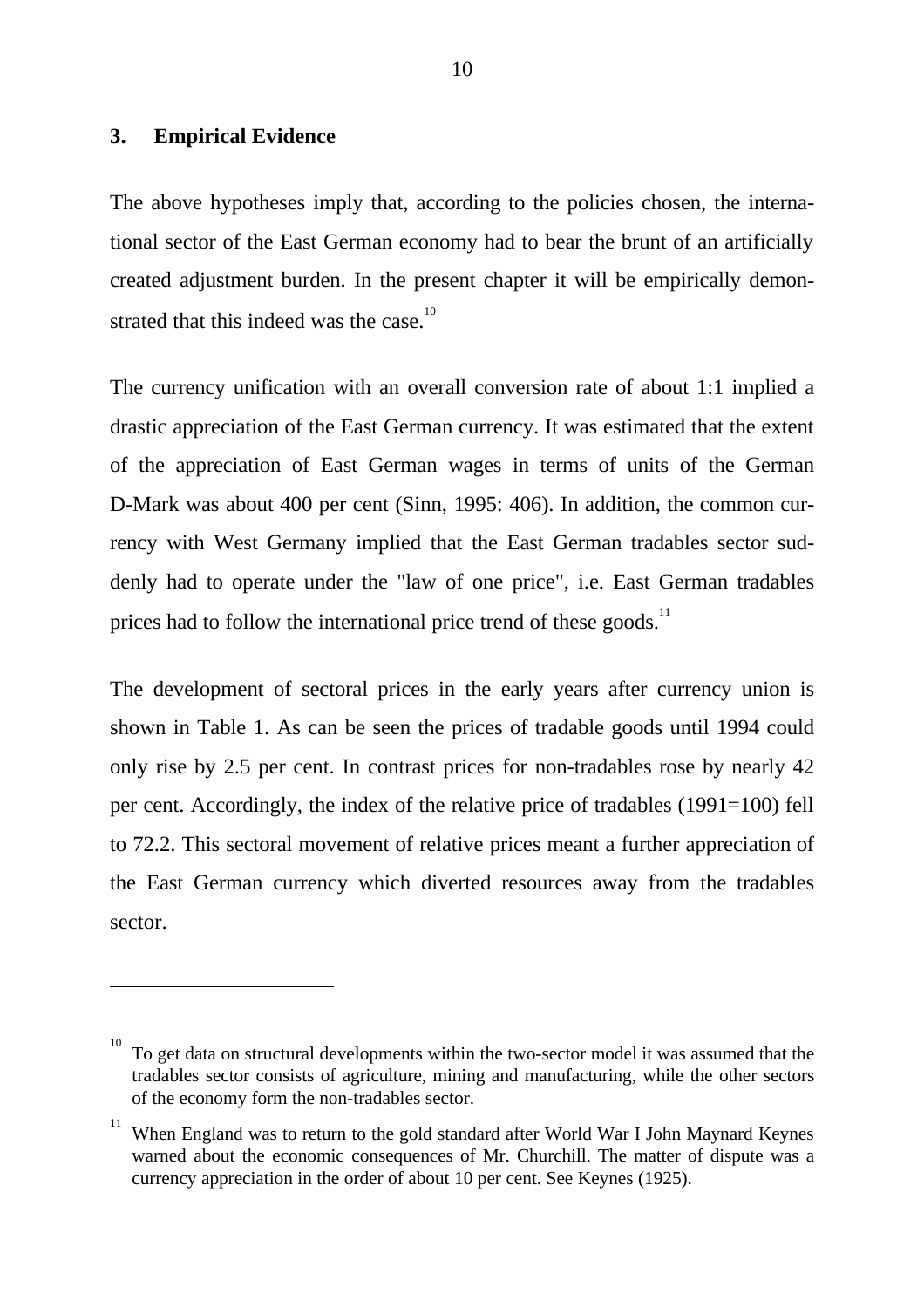| Sector                   | 1991  | 1992  | 1993  | 1994  |
|--------------------------|-------|-------|-------|-------|
| <b>Tradables</b>         | 100.0 | 102.0 | 103.0 | 102.5 |
| Non-tradables            | 100.0 | 122.4 | 136.1 | 141.9 |
| Tradables/Non-tradables  | 100.0 | 83.3  | 75.7  | 72.2  |
| $\overline{\phantom{a}}$ |       |       |       |       |

Table 1 — Sectoral Price Movements in East Germany<sup>a</sup>: 1991–1994

<sup>a</sup>The tradables sector consists of agriculture, mining and manufacturing, while the other sectors of the economy form the non-tradables sector.

Source: DIW, IfW (1993), Statistisches Bundesamt (var. iss.), Statistisches Landesamt Baden-Württemberg (1995), — Own calculations.

The currency conversion and the following appreciation of the real exchange rate caused dramatic shifts in sectoral value added and employment (Table 2). Value added in the tradables sector in 1990–1994 was down nearly 43 per cent. The decline in the non-tradables sector was only 3 per cent.<sup>12</sup>

These shifts in sectoral output were accompanied by corresponding declines in employment. The sectoral decline in tradables in 1990–1994 was about 67 per cent, whereas employment in non-tradables declined by only 0.7 per cent. These developments led to a distinct shift in the output mix in the East German economy (Table 3). In 1994, only about one quarter of total value added was created in producing internationally tradable commodities. Accordingly, non-tradable commodities and services accounted for nearly three quarters of total output – distinctly more than in the much richer West German economy.

 $\overline{a}$ 

<sup>12</sup> Contrary to popular belief, most economists analysing German unification do not cite the 1:1 monetary conversion as a mistake (let alone the major mistake) of German unification policy but rather substantially criticise wage policies, the principle of restitution, the handling of enterprise debt and general privatisation policies (Noland 1996: 11–14 and the literature cited). If these authors were right (and leaving the impact of wage policies for the moment aside), the breakdown in production and employment should have been across-theboard; i.e. no such clear structural pattern as the one revealed above should have emerged.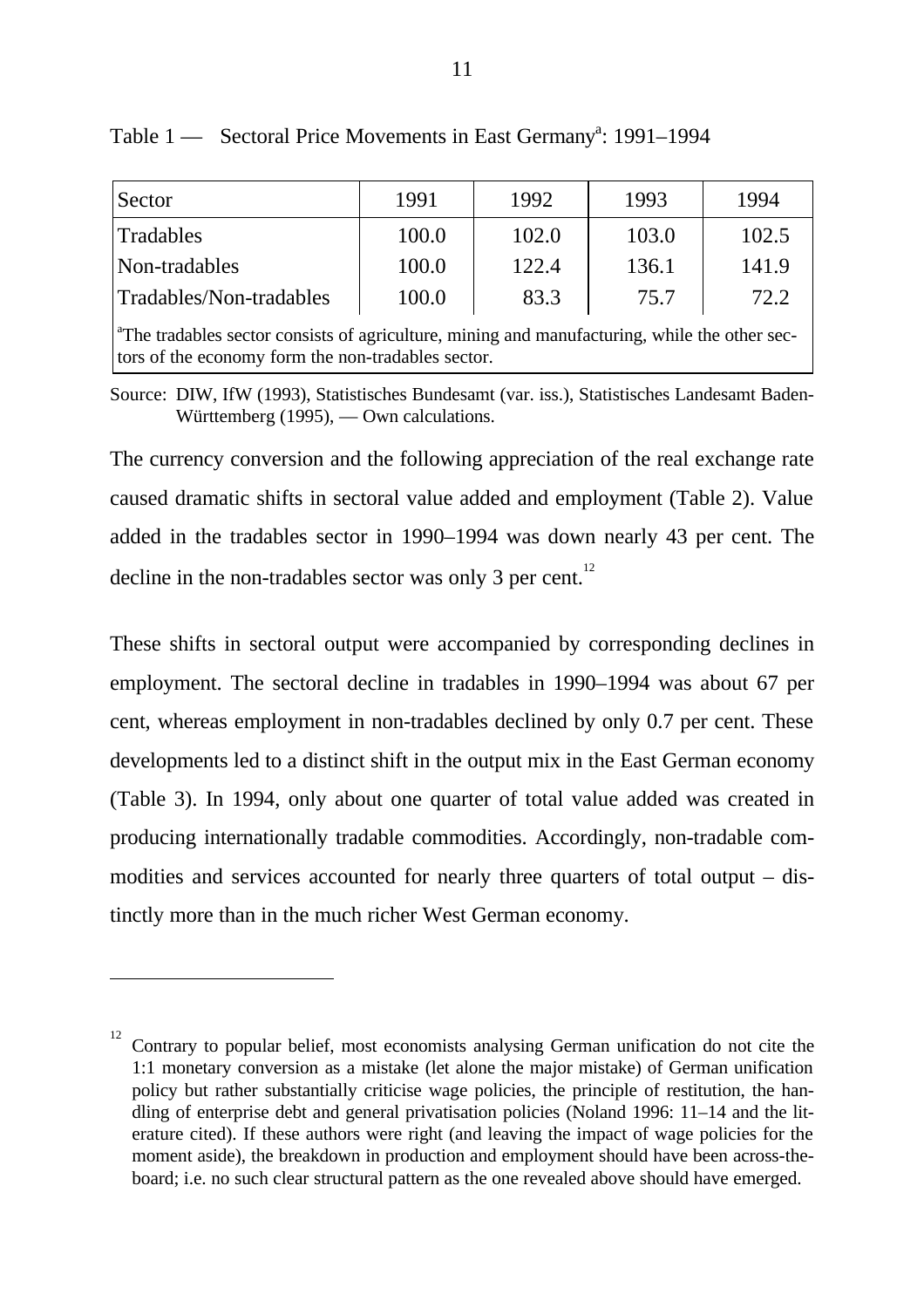| Sector                                                                                                                                                                                                                                        | $1990^{\rm a}$ | 1991                     | 1992    | 1993       | 1994   | 1990-1994       |  |  |
|-----------------------------------------------------------------------------------------------------------------------------------------------------------------------------------------------------------------------------------------------|----------------|--------------------------|---------|------------|--------|-----------------|--|--|
|                                                                                                                                                                                                                                               |                | Value added <sup>b</sup> |         |            |        |                 |  |  |
| Tradables                                                                                                                                                                                                                                     | $-42.7$        | $-36.3$                  | $-2.6$  | $+8.2$     | $+8.7$ | $-42.6^{\circ}$ |  |  |
| Non-tradables                                                                                                                                                                                                                                 | $-18.4$        | $-17.0$                  | $+11.9$ | $+6.0$     | $+8.5$ | $-3.0^\circ$    |  |  |
|                                                                                                                                                                                                                                               |                |                          |         | Employment |        |                 |  |  |
| Tradables                                                                                                                                                                                                                                     | $-13.4$        | $-24.5$                  | $-35.5$ | $-15.8$    | $-6.0$ | $-66.7^{\circ}$ |  |  |
| Non-tradables                                                                                                                                                                                                                                 | $-9.7$         | $+2.7$                   | $+0.8$  | $+2.2$     | $+3.9$ | $-0.7^d$        |  |  |
| <sup>a</sup> Second half-year. – <sup>b</sup> In prices of 1991. – <sup>c</sup> End of first half-year 1994 (own estimate)<br>compared with end of first half-year 1990. $ \delta$ End of 1994 compared with end of first half-<br>year 1990. |                |                          |         |            |        |                 |  |  |

Table 2 — Sectoral Change in Value Added and Employment in East Germany: 1990–1994 (per cent)

Source: Table 1. — Own calculations.

Table 3 — Sectoral Shares in Value Added in East Germany:

1990–1994 (per cent)

| Sector             | 1990 I         | 1990 II | 1991 | 1992 | 1993 | 1994 |  |  |
|--------------------|----------------|---------|------|------|------|------|--|--|
| Tradables          | 37.1           | 29.3    | 28.2 | 25.5 | 25.9 | 25.9 |  |  |
| Non-tradables      | 62.9           | 70.7    | 71.8 | 74.5 | 74.1 | 74.1 |  |  |
| Memo: West Germany |                |         |      |      |      |      |  |  |
| Tradables          |                |         | 35.2 | 33.4 | 30.9 | 30.4 |  |  |
| Non-tradables      | $\blacksquare$ |         | 64.8 | 66.6 | 69.1 | 69.6 |  |  |

Source: Table 1. — Own calculations.

These trends are in line with the above hypotheses about structural adjustment of the German currency union. To be sure, wage policies in the aftermath of unification have contributed to these trends in value added and employment, too. In order to prove this point, the changes in wages, prices and employment by sector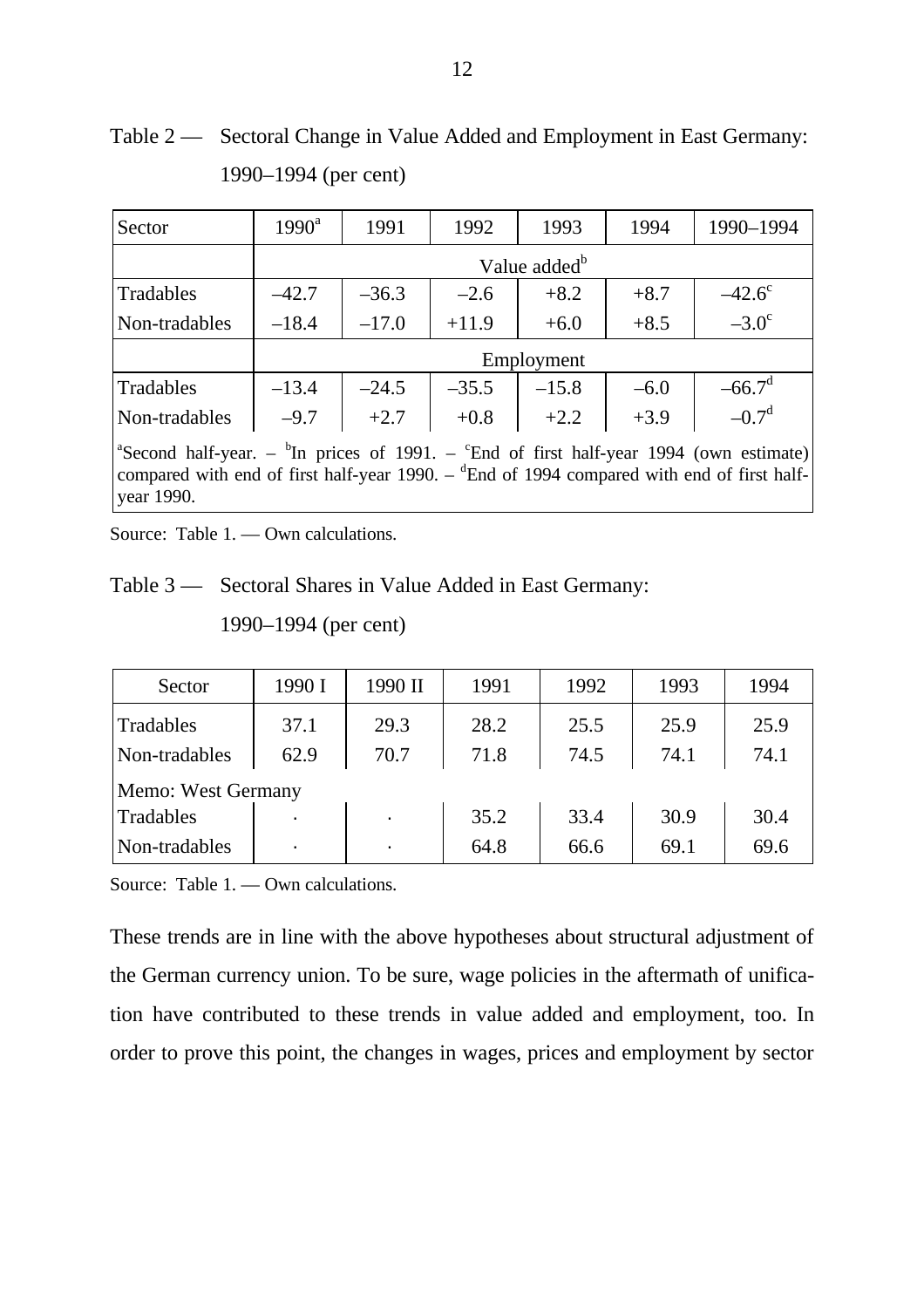in the years of 1992, 1993 and 1994 have been calculated (Table A1).<sup>13</sup> From these calculations it can be seen that these changes exhibit a quite different pattern. There are sectors in which nominal wages rose quite substantially as well as sectors where the wage increase was very modest. The same holds true for the changes in prices and employment.

In order to test whether these changes in wages had a significant impact on employment a combined sectoral cross-section regression analysis using observations for the years 1992, 1993 and 1994 was carried out (Table 4). In this test the regression coefficients were estimated using standardised random effects generalised least squares (GLS) procedure, which is essentially ordinary least squares corrected for the fact that the three successive observations for each sector cannot be treated as independent random draws. The dependent variable was the percentage change in employment, the independent variable the percentage change in real product wages (i.e. nominal wages deflated by the value added price index). The regression (Equation 1) implies that a rise in the real product wage by one per cent resulted in a significant decrease in employment by 0.61 per cent. The estimate is statistically significant and explains more than two thirds of the variation in employment changes.

In addition, real product wages were split into their nominal wage and price deflator components (Equation 2). The results show that the decline in employment due to a rise in the nominal wage rate also depended on changes in the value added deflator: In the tradables sectors which only showed minor increases

 $\overline{a}$ 

<sup>13</sup> The new series of the national accounts statistics begins in 1991. Since the following detailed analysis is based on percentage changes, the first available observation is for 1992, the year when operative minimum wage schedules became effective.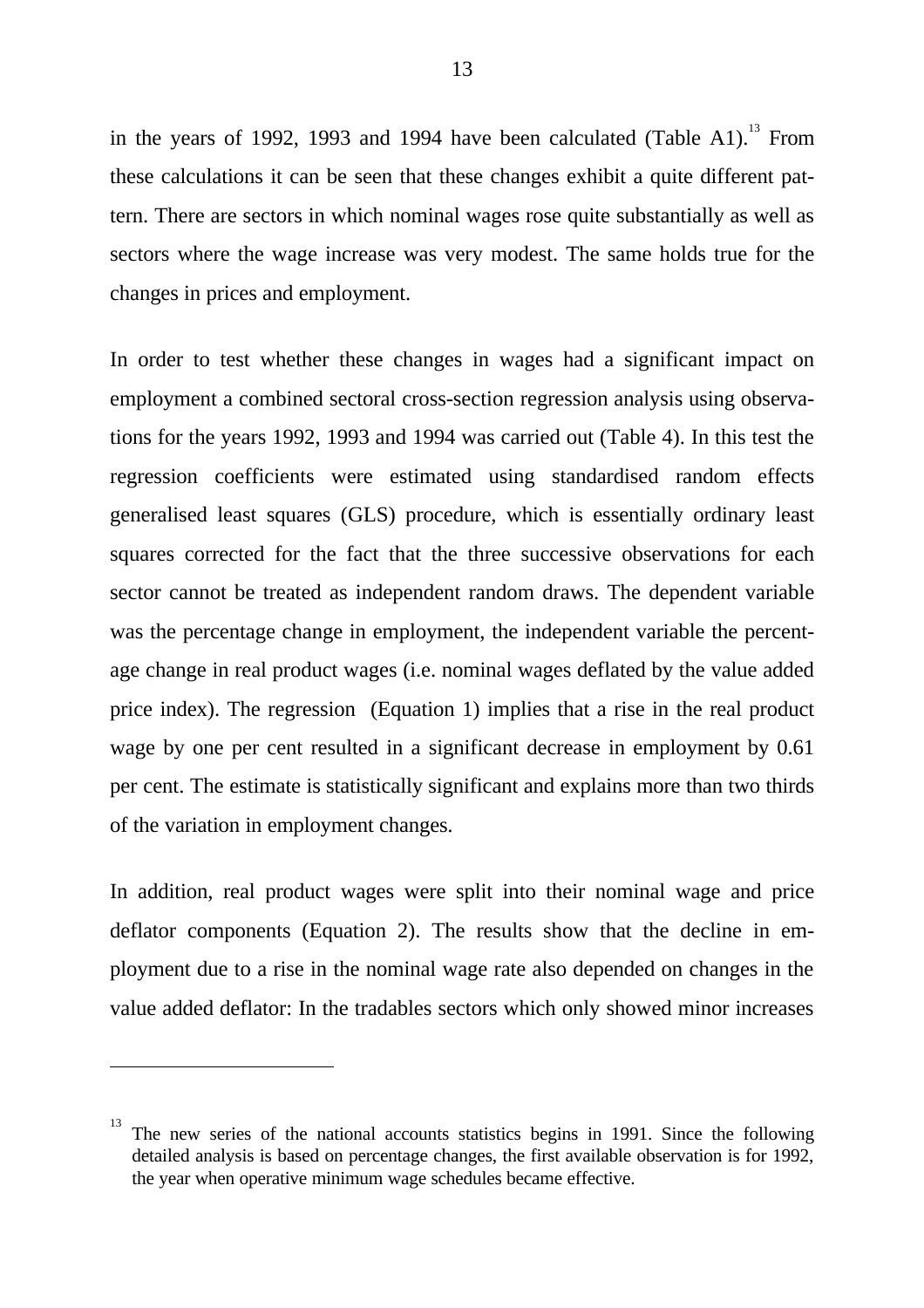in prices the employment effects were relatively large, while in the non-tradables sectors, where prices rose, the negative employment effects were weak.<sup>14</sup>

Table 4 — Real Product Wages and Sectoral Employment in East Germany: 1992–1994

| Regression Equations <sup>a</sup>                                                                                                                                                             |  |                                  |  |            |  | $\overline{R}^2$ | Obs |
|-----------------------------------------------------------------------------------------------------------------------------------------------------------------------------------------------|--|----------------------------------|--|------------|--|------------------|-----|
| $(1)$ EMP = 1.00 -0.61 RPWAGE                                                                                                                                                                 |  | $(0.28)$ $(-3.46)$ <sup>**</sup> |  |            |  | .72              | 21  |
| $(2)$ EMP = $-0.61$ $-0.54$ NWAGE $+0.71$ PRICE                                                                                                                                               |  | $(-0.13)$ $(-2.71)$ <sup>*</sup> |  | $(2.56)^*$ |  | .74              | 21  |
| <sup>a</sup> Panel estimation by standardised random effects generalised least squares (GLS) using 1992,<br>1993 and 1994 observations. All variables calculated as changes in per cent. EMP, |  |                                  |  |            |  |                  |     |

1993 and 1994 observations. All variables calculated as changes in per cent. EMP, employees; RPWAGE, real product wage, nominal wages deflated by product prices; NWAGE, nominal wages; PRICE, product prices, calculated as implicit sectoral price deflators. t-values in parentheses; \*\* significant at  $\langle 1 \rangle$  per cent, \* at  $\langle 5 \rangle$  per cent. The coefficient of determination ( $\bar{\mathbf{R}}^2$ ) refers to the unweighted statistics including random effects.

Source: Table 1. — Own calculations.

 $\overline{a}$ 

To further illustrate the underlying working mechanism the basic data on real wages and employment changes are given in Table A1. As can be seen, manufacturing and government services (and mining) had the highest increases in nominal wages in 1992, i.e. 40.8 and 36.3 per cent respectively. While prices in manufacturing only rose by 1.1 per cent in the same year, the price increase in government services was about 30 per cent. Thus the government service sector was able to pass on the most part of the cost increase. Employment only fell by 2.4 per cent. In contrast, manufacturing had to bear nearly the whole adjustment burden since employment fell by 34.1 per cent. The case of services is also remarkable. In 1992, in this sector nominal wages rose only slightly. With prices

<sup>14</sup> Thus the employment effects were dependent on the exchange rate system, too.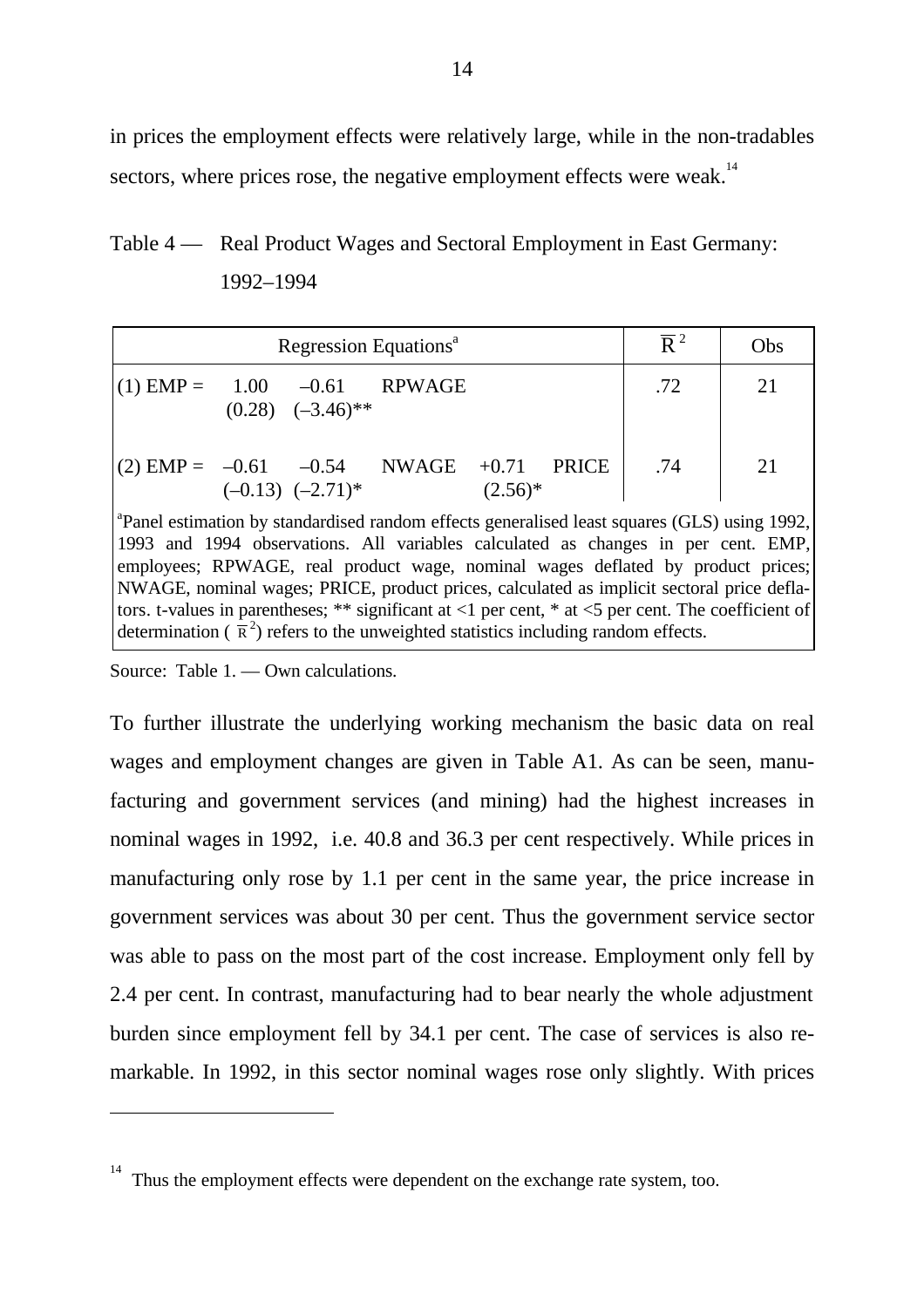rising by about 26 per cent this sector was able to increase employment by about 27 per cent. Another interesting case is construction. In this sector nominal wages in 1992 rose by 20.4 per cent and the value added price deflator was up 18.4 per cent. Employment even increased by about 20 per cent.

Finally, the same types of regression were run for manufacturing industries. The regression results show (Table 5) that the elasticity of a change in the real product wage with respect to employment in this case is even higher  $(-0.85)$ . The regression with nominal wages and prices as exogenous variables reveals that in the tradables sector there was no possibility of passing on the adjustment in form of higher output prices as the insignificant coefficient for this variable indicates. The regression equations explain nearly 90 per cent of the variation in employment declines in manufacturing.

## Table 5 — Real Product Wages and Employment in East German Manufacturing: 1992–1994

| Regression Equations <sup>a</sup> |  |                                    |  |                      |              | $\overline{R}^2$ | Obs |
|-----------------------------------|--|------------------------------------|--|----------------------|--------------|------------------|-----|
| $(1)$ EMP = $0.45$ -0.85 RPWAGE   |  | $(-0.16)$ $(-15.45)$ <sup>**</sup> |  |                      |              | .87              | 82  |
| (2) $EMP = -0.95 -0.88$ NWAGE     |  | $(0.32)$ $(-15.73)$ <sup>**</sup>  |  | $+0.19$<br>$(0.55)*$ | <b>PRICE</b> | .88              | 82  |

<sup>a</sup>Panel estimation by standardised random effects generalised least squares (GLS) using 1992, 1993 and 1994 observations. All variables calculated as changes in per cent. EMP, employees; RPWAGE, real product wage, nominal wages deflated by product prices; NWAGE, nominal wages; PRICE, product prices, calculated as implicit sectoral price deflators. t-values in parentheses; \*\* significant at <1 per cent. The coefficient of determination  $(\overline{R}^2)$  refers to the unweighted statistics including random effects.

Source: Statistisches Bundesamt (var. iss.). — Own calculations.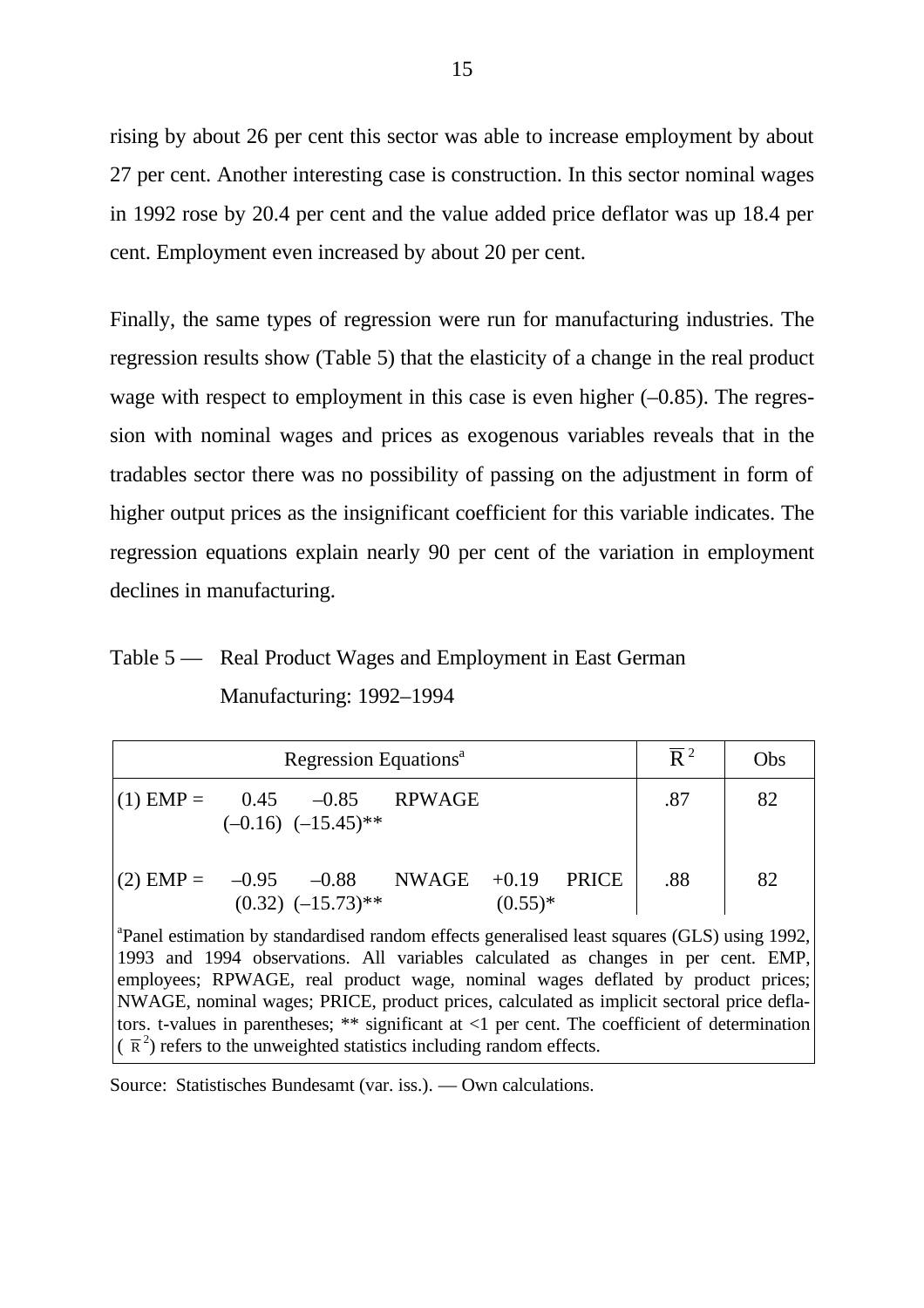#### **4. Conclusions**

Bringing the market economy to a formerly centrally-planned economy the economic authorities of the Federal Republic seem to have disregarded at least two important economic fundamentals. The first neglected fundamental was the immediate formation of a currency union with an exchange rate of about 1:1 between a highly developed high-productivity market economy and a low-productivity former centrally planned economy was a substantial real appreciation of the East German exchange rate. Instead, from a purely economic point of view the East German economy, because of the obsolescence of her capital stock after trade liberalisation, should have been given the chance to devaluate. A free exchange rate would have been the proper instrument of a market economy to restore her international competitiveness. In addition, a free exchange rate would have facilitated the necessary structural change, especially with respect to tradables and non-tradables.

The second economic fundamental which was disregarded refers to the labour market. The early implementation of the West German system of wage bargaining in East Germany seems to have been inappropriate and has led to real wage increases irrespective of productivity developments. In addition, minimum wage schedules had a substantial negative impact on employment and prevented production taking place on the (maximum) production possibility curve.

To cope with both of these shortcomings the economic authorities have referred to huge transfers from West to East. But as the current analysis shows transfers alone cannot solve the fundamental problems caused by distortions in the form of minimum wages and an overvalued currency. Instead, this policy turns out to have been a rather costly procedure for both parts of Germany.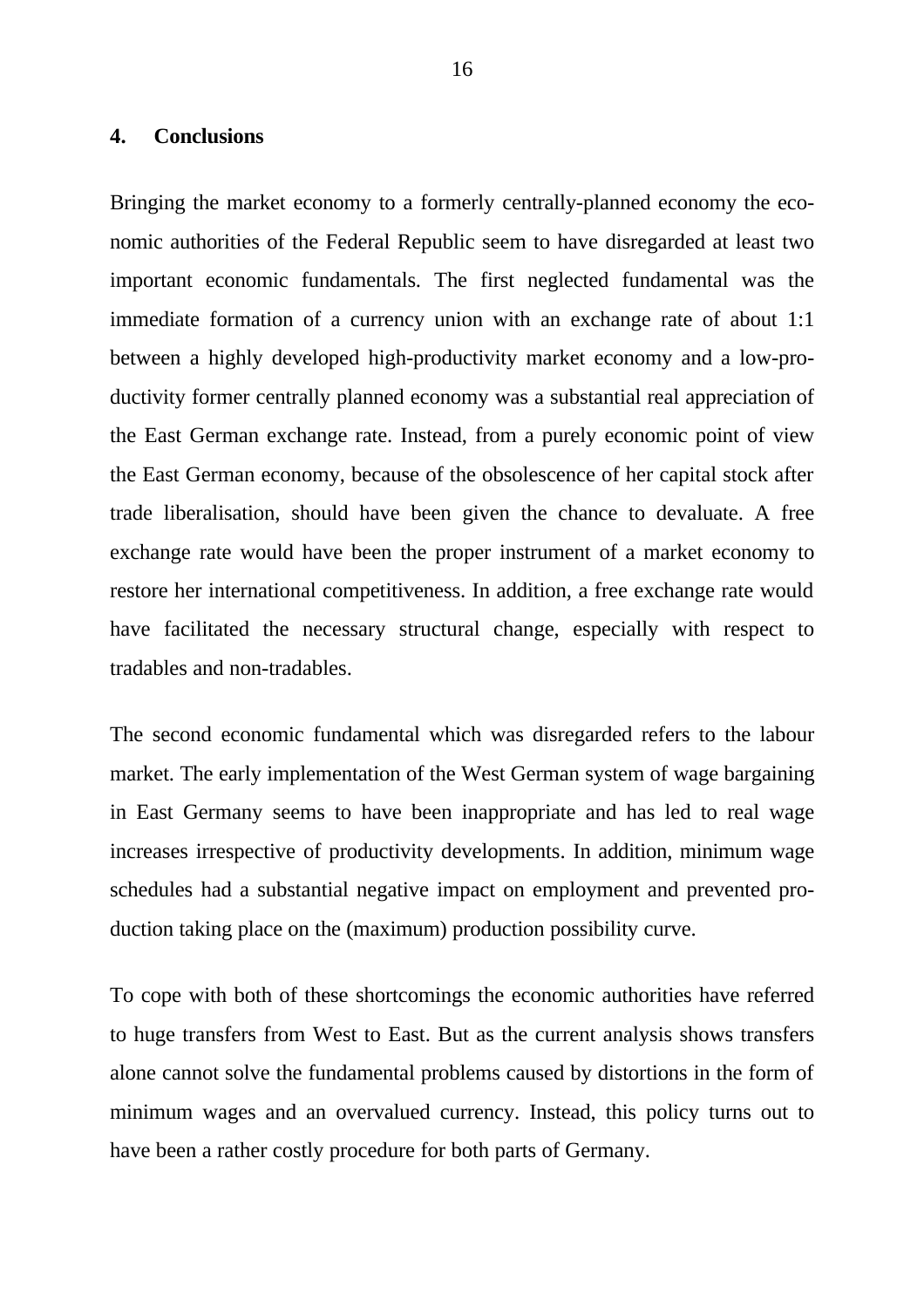## **Appendix**

## Table A1 —Changes in Sectoral Employment, Wages and Prices in East

|                                                                                                              | <b>Employees</b> | <b>Real Product</b><br>Wage | Nominal<br>Wage | Value Added<br>Deflator |  |  |
|--------------------------------------------------------------------------------------------------------------|------------------|-----------------------------|-----------------|-------------------------|--|--|
|                                                                                                              | $-1992-$         |                             |                 |                         |  |  |
| Agriculture                                                                                                  | $-34.3$          | 8.1                         | 10.8            | 2.7                     |  |  |
| Mining and Energy                                                                                            | $-24.5$          | 32.9                        | 36.8            | 3.9                     |  |  |
| Manufacturing                                                                                                | $-34.1$          | 39.7                        | 40.8            | 1.1                     |  |  |
| Construction                                                                                                 | 20.1             | $\overline{2}$              | 20.4            | 18.4                    |  |  |
| <b>Trade and Transportation</b>                                                                              | 0.8              | 19.2                        | 28.3            | 9.1                     |  |  |
| <b>Services</b>                                                                                              | 26.9             | $-24.0$                     | 1.7             | 25.7                    |  |  |
| Government                                                                                                   | $-2.4$           | 6.6                         | 36.3            | 29.7                    |  |  |
|                                                                                                              | $-1993-$         |                             |                 |                         |  |  |
| Agriculture                                                                                                  | $-17.7$          | 36.3                        | 22              | $-14.3$                 |  |  |
| Mining and Energy                                                                                            | $-19.3$          | 4.4                         | 11.3            | 6.9                     |  |  |
| Manufacturing                                                                                                | $-14.9$          | 8.5                         | 10.5            | $\overline{2}$          |  |  |
| Construction                                                                                                 | 13.5             | 0.4                         | 9.7             | 9.3                     |  |  |
| <b>Trade and Transportation</b>                                                                              | $-1.9$           | 16.5                        | 18.4            | 1.9                     |  |  |
| <b>Services</b>                                                                                              | 8.1              | $-6.7$                      | 14.7            | 21.4                    |  |  |
| Government                                                                                                   | $-4.1$           | 7.9                         | 15.5            | 7.6                     |  |  |
|                                                                                                              |                  | $-1994-$                    |                 |                         |  |  |
| Agriculture                                                                                                  | $-2.6$           | 9.5                         | 5.3             | $-4.2$                  |  |  |
| Mining and Energy                                                                                            | $-16.2$          | 4.7                         | 5.2             | 0.5                     |  |  |
| Manufacturing                                                                                                | $-5.4$           | 16.2                        | 15.9            | $-0.3$                  |  |  |
| Construction                                                                                                 | 11.1             | 2.2                         | 6.4             | 4.2                     |  |  |
| <b>Trade and Transportation</b>                                                                              | $\overline{0}$   | $-1$                        | 3.2             | $-0.2$                  |  |  |
| <b>Services</b>                                                                                              | 8.4              | $-2.3$                      | 4.1             | 6.4                     |  |  |
| Government                                                                                                   | $-0.6$           | $-1.6$                      | 2.6             | 4.2                     |  |  |
| <sup>a</sup> Changes in per cent. Real product wages are nominal wages deflated by the value added deflator. |                  |                             |                 |                         |  |  |

Germany<sup>a</sup>: 1992-1994

Source: Table 1. — Own calculations.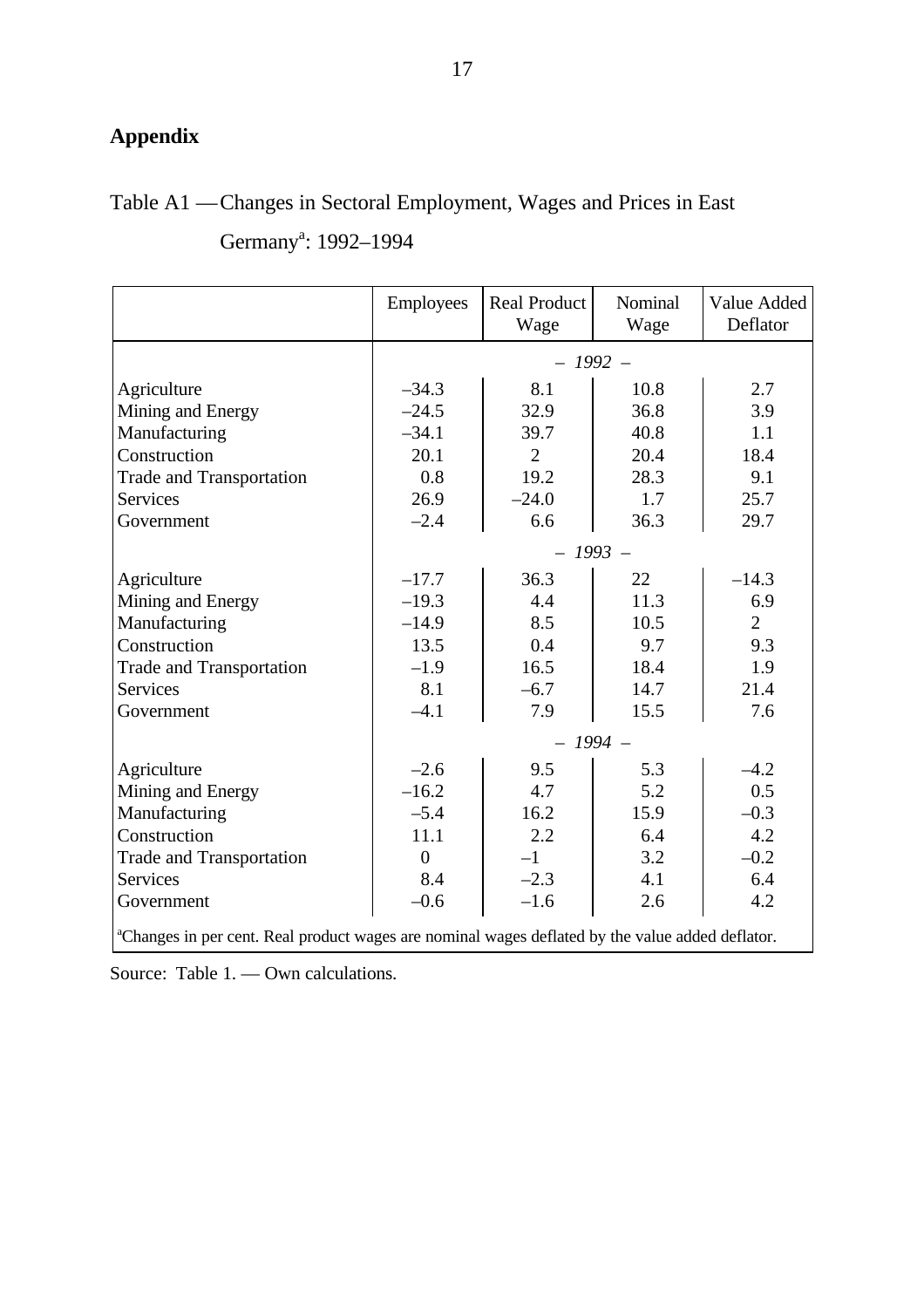|                                   | Employees | <b>Real Product</b><br>Wages | Nominal<br>Wages | Value Added<br>Deflator |
|-----------------------------------|-----------|------------------------------|------------------|-------------------------|
|                                   |           | $-1992-$                     |                  |                         |
| Petroleum Refining                | $-36.7$   | 29.1                         | 32               | 2.9                     |
| <b>Stone Goods</b>                | $-37.4$   | 64.4                         | 66.7             | 2.3                     |
| Iron and Steel                    | $-52.1$   | 34.2                         | 29.5             | $-4.7$                  |
| <b>Non-ferrous Metals</b>         | $-59.4$   | 61.7                         | 57.3             | $-4.4$                  |
| Foundries                         | $-52.2$   | 52.4                         | 50.9             | $-1.5$                  |
| <b>Drawing Mills</b>              |           |                              |                  | 3.1                     |
| Chemicals                         | $-43.6$   | 56.5                         | 57.5             | $\mathbf{1}$            |
| Wood                              | $-45.8$   | 52.6                         | 50.7             | $-1.9$                  |
| Pulp, Paper, Paperboard           | $-48.1$   | 52.3                         | 44.8             | $-7.5$                  |
| <b>Rubber Goods</b>               | $-55.4$   | 57.5                         | 56.9             | $-0.6$                  |
| <b>Steel Mill Products</b>        |           |                              |                  | $-1.7$                  |
| <b>Structural Engineering</b>     | $-13.6$   | 35                           | 36.1             | 1.1                     |
| <b>Mechanical Engineering</b>     | $-48.1$   | 51.3                         | 51.9             | 0.6                     |
| <b>Road Vehicles</b>              | $-49.9$   |                              | 70.1             |                         |
| Shipbuilding                      | $-39.6$   |                              | 33.4             |                         |
| Aircraft, Aerospace               |           |                              |                  |                         |
| <b>Electrical Machinery</b>       | $-54.8$   | 73.2                         | 72.3             | $-0.9$                  |
| Precision Mechanics, Optics       | $-61.2$   |                              |                  | $-1.2$                  |
| <b>Metal Products</b>             | $-51.8$   | 71.9                         | 72.8             | 0.9                     |
| <b>Electronic Data Processing</b> |           |                              |                  |                         |
| Equipment                         | $-72.8$   |                              | 54.2             |                         |
| Musical Instruments, Toys         | $-58.2$   | 56.8                         | 55.7             | $-1.1$                  |
| <b>Precision Ceramics</b>         | $-36.6$   | 38.5                         | 46.7             | 8.2                     |
| Glass, Glass Products             | $-44.2$   | 32.3                         | 34               | 1.7                     |
| <b>Wood Products</b>              | $-40$     | 40.8                         | 42.8             | $\overline{2}$          |
| Paper and Paperboard Products     | $-48$     | 62.2                         | 62.1             | $-0.1$                  |
| Printing                          | $-21.4$   | 36.2                         | 40.8             | 4.6                     |
| <b>Plastic Products</b>           | $-25.6$   | 63.7                         | 58.1             | $-5.6$                  |
| Leather                           | $-55$     | 49.5                         | 48.1             | $-1.4$                  |
| Leather Goods, Shoes              | $-69$     | 79.9                         | 76.4             | $-3.5$                  |
| <b>Textiles</b>                   | $-67.8$   | 77.7                         | 80.5             | 2.8                     |
| Clothing                          | $-62.6$   | 51.9                         | 57.2             | 5.3                     |
| Food and Beverages                | $-36$     | 36.6                         | 39.7             | 3.1                     |
| Tobacco                           | $-32.5$   | 37.9                         | 45               | 7.1                     |

# Table A2 —Changes in Manufacturing Employment, Wages and Prices in East Germany<sup>a</sup>: 1992–1994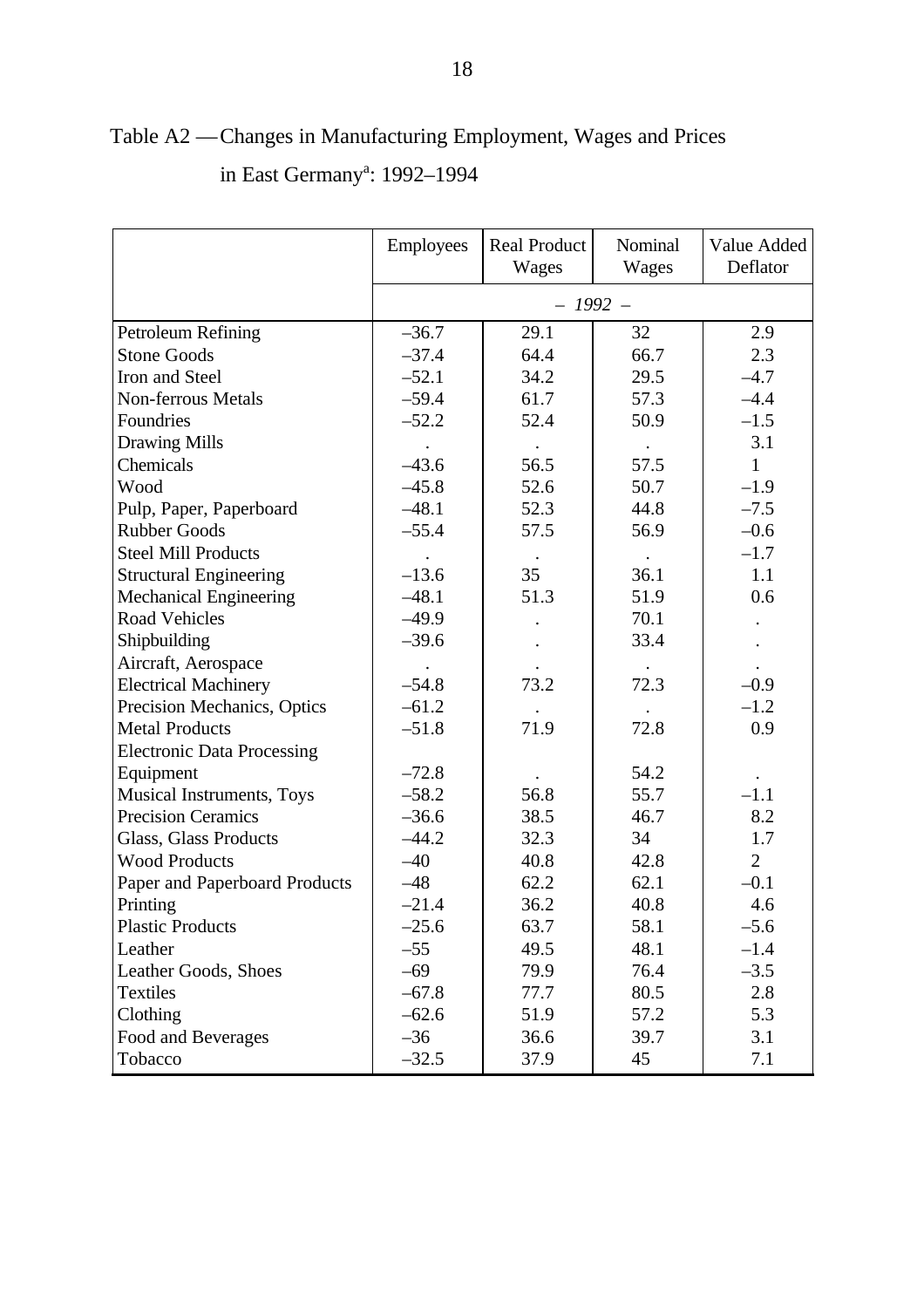# Table A2 (cont.)

|                                   | Employees | <b>Real Product</b><br>Wages | Nominal<br>Wages | Value Added<br>Deflator |
|-----------------------------------|-----------|------------------------------|------------------|-------------------------|
|                                   |           | $-1993-$                     |                  |                         |
| Petroleum Refining                | $-34.1$   | 18.1                         | 20.7             | 2.6                     |
| <b>Stone Goods</b>                | 1.6       | 19.9                         | 20.7             | 0.8                     |
| Iron and Steel                    | $-42.9$   | 36.3                         | 35.8             | $-0.5$                  |
| <b>Non-ferrous Metals</b>         | $-28.2$   | 23.6                         | 21.2             | $-2.4$                  |
| Foundries                         | $-23.1$   | 21.1                         | 20.1             | $-1$                    |
| <b>Drawing Mills</b>              | $-32.9$   | 41.8                         | 38.8             | $-3$                    |
| Chemicals                         | $-25.8$   | 22.1                         | 20.5             | $-1.6$                  |
| Wood                              | $-30$     | 27.6                         | 28.2             | 0.6                     |
| Pulp, Paper, Paperboard           | $-28$     | 33                           | 22               | $-11$                   |
| <b>Rubber Goods</b>               | $-29.6$   | 21.3                         | 26               | 4.7                     |
| <b>Steel Mill Products</b>        |           |                              |                  | $-1.6$                  |
| <b>Structural Engineering</b>     | 3.9       | 14.9                         | 14.8             | $-0.1$                  |
| <b>Mechanical Engineering</b>     | $-33.4$   | 26                           | 27.3             | 1.3                     |
| <b>Road Vehicles</b>              | $-5.4$    |                              | 20               |                         |
| Shipbuilding                      | $-19.7$   |                              | 22               |                         |
| Aircraft, Aerospace               |           |                              |                  |                         |
| <b>Electrical Machinery</b>       | $-20.9$   | 30.4                         | 30.9             | 0.5                     |
| Precision Mechanics, Optics       | $-24$     |                              |                  | 1.7                     |
| <b>Metal Products</b>             | 1.9       | 22.6                         | 22               | $-0.6$                  |
| <b>Electronic Data Processing</b> |           |                              |                  |                         |
| Equipment                         | $-61$     |                              | 50.2             |                         |
| Musical Instruments, Toys         | $-25.6$   | 20.3                         | 23.1             | 2.8                     |
| <b>Precision Ceramics</b>         | $-21.7$   | 13.1                         | 15.6             | 2.5                     |
| Glass, Glass Products             | $-20.1$   | 19.8                         | 21.7             | 1.9                     |
| <b>Wood Products</b>              | $-15.7$   | 19.6                         | 22               | 2.4                     |
| Paper and Paperboard Products     | $-7.8$    | 25                           | 24.7             | $-0.3$                  |
| Printing                          | $-25.3$   | 3.2                          | 13.9             | 10.7                    |
| <b>Plastic Products</b>           | 17.4      | 22.9                         | 21.4             | $-1.5$                  |
| Leather                           | $-57.9$   | 17.2                         | 17.5             | 0.3                     |
| Leather Goods, Shoes              | $-49.6$   | 23.1                         | 22.8             | $-0.3$                  |
| <b>Textiles</b>                   | $-30.2$   | 20.2                         | 20.3             | 0.1                     |
| Clothing                          | $-41.6$   | 20.1                         | 20.8             | 0.7                     |
| Food and Beverages                | $-15.4$   | 20                           | 18.9             | $-1.1$                  |
| Tobacco                           | $-14.7$   | 20.5                         | 24               | 3.5                     |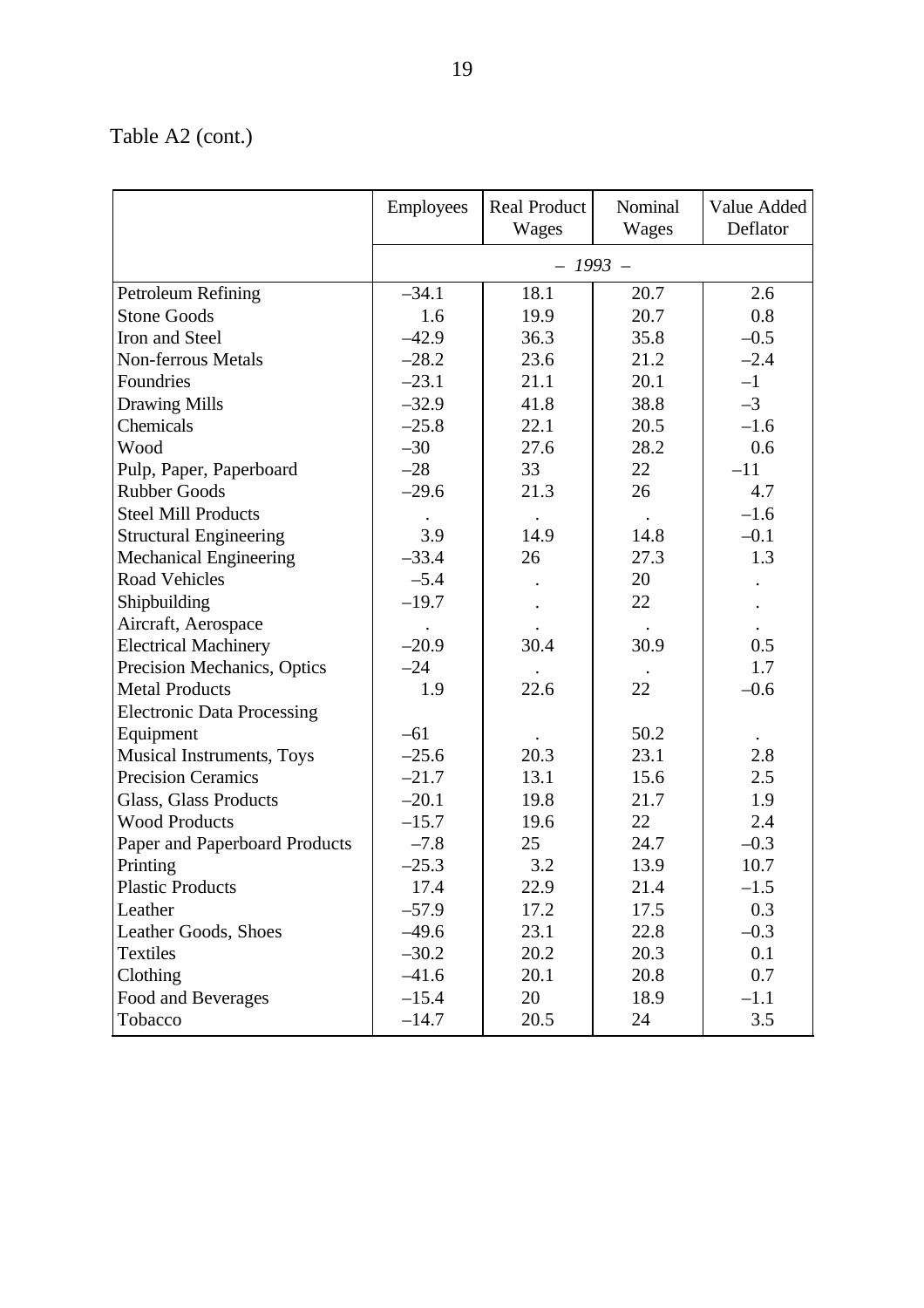### Table A2. (cont.)

|                                                                                                 | <b>Employees</b> | <b>Real Product</b><br>Wages | Nominal<br>Wages | Value Added<br>Deflator |  |  |  |  |
|-------------------------------------------------------------------------------------------------|------------------|------------------------------|------------------|-------------------------|--|--|--|--|
|                                                                                                 |                  | $-1994-$                     |                  |                         |  |  |  |  |
| Petroleum Refining                                                                              | $-21.2$          | 6.1                          | 13.5             | 7.4                     |  |  |  |  |
| <b>Stone Goods</b>                                                                              | 8.9              | 12                           | 12.1             | 0.1                     |  |  |  |  |
| Iron and Steel                                                                                  | $-28.3$          | 31.5                         | 32.9             | 1.4                     |  |  |  |  |
| <b>Non-ferrous Metals</b>                                                                       | $-10$            | 7.4                          | 18               | 10.6                    |  |  |  |  |
| Foundries                                                                                       | $-18.3$          | 26.4                         | 26.5             | 0.1                     |  |  |  |  |
| <b>Drawing Mills</b>                                                                            | $-19.4$          | 10.6                         | 13.8             | 3.2                     |  |  |  |  |
| Chemicals                                                                                       | $-23.4$          | 10.9                         | 13.1             | 2.2                     |  |  |  |  |
| Wood                                                                                            | 3.2              | 15.9                         | 13.5             | $-2.4$                  |  |  |  |  |
| Pulp, Paper, Paperboard                                                                         | $-19.5$          | 9.6                          | 16.9             | 7.3                     |  |  |  |  |
| <b>Rubber Goods</b>                                                                             | $-8.9$           | 14.9                         | 17               | 2.1                     |  |  |  |  |
| <b>Steel Mill Products</b>                                                                      | $-5.3$           | 18.2                         | 18.3             | 0.1                     |  |  |  |  |
| <b>Structural Engineering</b>                                                                   | $-1.8$           | 16.5                         | 17.1             | 0.6                     |  |  |  |  |
| <b>Mechanical Engineering</b>                                                                   | $-19.1$          | 23.4                         | 24.6             | 1.2                     |  |  |  |  |
| <b>Road Vehicles</b>                                                                            | $-4.6$           |                              | 18.9             |                         |  |  |  |  |
| Shipbuilding                                                                                    | $-12.4$          |                              | 23.5             |                         |  |  |  |  |
| Aircraft, Aerospace                                                                             |                  |                              |                  |                         |  |  |  |  |
| <b>Electrical Machinery</b>                                                                     | $-2$             | 21                           | 19.6             | $-1.4$                  |  |  |  |  |
| Precision Mechanics, Optics                                                                     | $-10.6$          | 34.1                         | 34.1             | $\boldsymbol{0}$        |  |  |  |  |
| <b>Metal Products</b>                                                                           | $-4$             | 14.1                         | 13.1             | $-1$                    |  |  |  |  |
| <b>Electronic Data Processing</b>                                                               |                  |                              |                  |                         |  |  |  |  |
| Equipment                                                                                       |                  |                              |                  |                         |  |  |  |  |
| Musical Instruments, Toys                                                                       | $-1.3$           | 8.6                          | 11.4             | 2.8                     |  |  |  |  |
| <b>Precision Ceramics</b>                                                                       | $-18$            | 16                           | 16.8             | 0.8                     |  |  |  |  |
| Glass, Glass Products                                                                           | $-6.7$           | 17.3                         | 17               | $-0.3$                  |  |  |  |  |
| <b>Wood Products</b>                                                                            | $-1.7$           | 9.9                          | 11               | 1.1                     |  |  |  |  |
| Paper and Paperboard Products                                                                   | 6.9              | 12.9                         | 15.3             | 2.4                     |  |  |  |  |
| Printing                                                                                        | 1.7              | 4.6                          | 12.5             | 7.9                     |  |  |  |  |
| <b>Plastic Products</b>                                                                         | 29.9             | 11.9                         | 10.8             | $-1.1$                  |  |  |  |  |
| Leather                                                                                         | $-42.1$          | 12.6                         | 15               | 2.4                     |  |  |  |  |
| Leather Goods, Shoes                                                                            | $-15.4$          | 19.1                         | 19               | $-0.1$                  |  |  |  |  |
| <b>Textiles</b>                                                                                 | $-12.2$          | 10.1                         | 10.8             | 0.7                     |  |  |  |  |
| Clothing                                                                                        | $-6.2$           | 9.2                          | 7.1              | $-2.1$                  |  |  |  |  |
| Food and Beverages                                                                              | 0.7              | 8.5                          | 8.4              | $-0.1$                  |  |  |  |  |
| Tobacco                                                                                         | $-3$             | 12.7                         | 13.3             | 0.6                     |  |  |  |  |
| "Changes in per cent. Real product wages are nominal wages deflated by the value added deflator |                  |                              |                  |                         |  |  |  |  |

<sup>a</sup>Changes in per cent. Real product wages are nominal wages deflated by the value added deflator. Calculation of wages in precision mechanics industry led to abnormal values (1992: 274 per cent; 1993: –42 per cent) possibly due to data errors in the official statistics; both observations have been dropped from the current sample.

Source: Table 4. — Own calculations.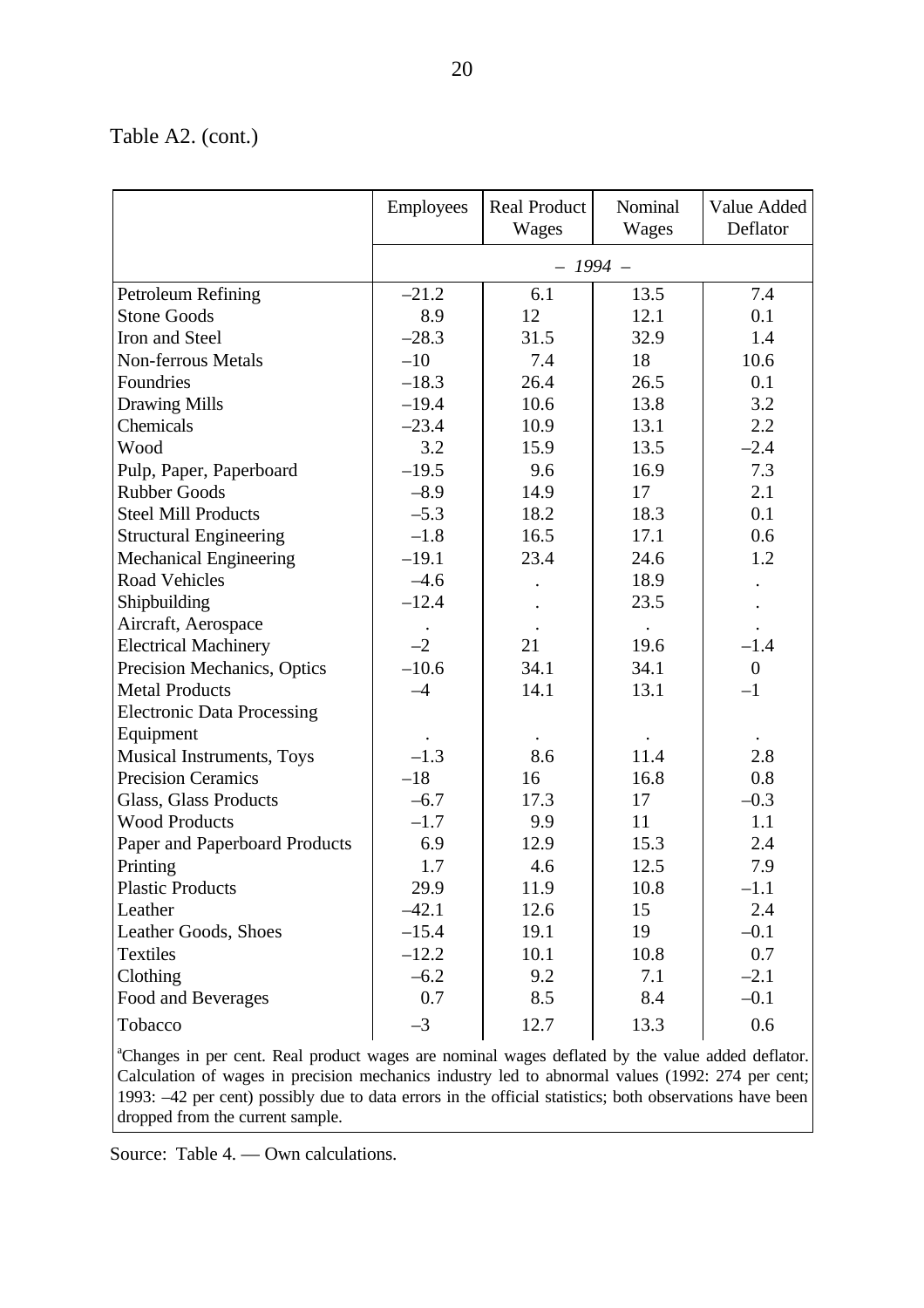#### **References**

- Brecher, Richard A. (1974). Minimum Wage Rates and the Pure Theory of International Trade. *Quarterly Journal of Economics,* 1: 98–116.
- Bruno, Michael (1976). Two-Sector Open Economy and the Real Exchange Rate. *The American Economic Review.* September 1974: 566–577.
- Card, David Edward and Krueger, Alan B. (1995). *Myth and Measurement: The New Economics of the Minimum Wage*, Princeton: Princeton University Press.
- Deutsches Institut für Wirtschaftsforschung, Berlin (DIW). Institut für Weltwirtschaft, Kiel (IfW) (1993). Gesamtwirtschaftliche und unternehmerische Anpassungsprozesse in Ostdeutschland, Achter Bericht, Kiel Discussion Papers, 205/206. Kiel.
- Dornbusch, Rudiger and Wolf, Holger C. (1994). East German Economic Reconstruction. In Blanchard, Olivier Jean , Kenneth A. Froot and Jeffrey D. Sachs, ed. The Transition in Eastern Europe, Volume 1. Chicago, IL, USA: University of Chicago Press.
- Dornbusch, Rudiger (1993). The End of the German Miracle. *Journal of Economic Literature*, June 1993: 881–885.
- (1980). *Open Economy Macroeconomics*, New York: Basic Books.
- Frankfurter Allgemeine Zeitung (1993). FAZ of May, 5th: 7.
- Fuest, Winfried and Kroker, Rolf (1993). Die Finanzpolitik nach der Wiedervereinigung. *Beiträge zur Wirtschafts- und Sozialpolitik*, 213. Institut der deutschen Wirtschaft, Köln.
- Greiner, Uwe, Maaß, Heinrich and Sell, Friedrich L. (1994).The East-German-Disease: Volkswirtschaftliche Anpassungsprozesse nach der Deutschen Einheit. *Zeitschrift für Wirtschaftspolitik*, 43: 271–299.
- Heitger, Bernhard (1983). *Strukturwandel und realer Wechselkurs. Ein Zwei-Sektoren-Modell im Test,* Kieler Studien 183, Tübingen: J.C.B. Mohr.
- Kennan, John (1995). The Elusive Effects of Minimum Wage*s. Journal of Economic Literature.* December 1995: 1950–1965.
- Keynes, John Maynard (1925). *The Economic Consequences of Mr. Churchill*, London: The Hogarth Press.